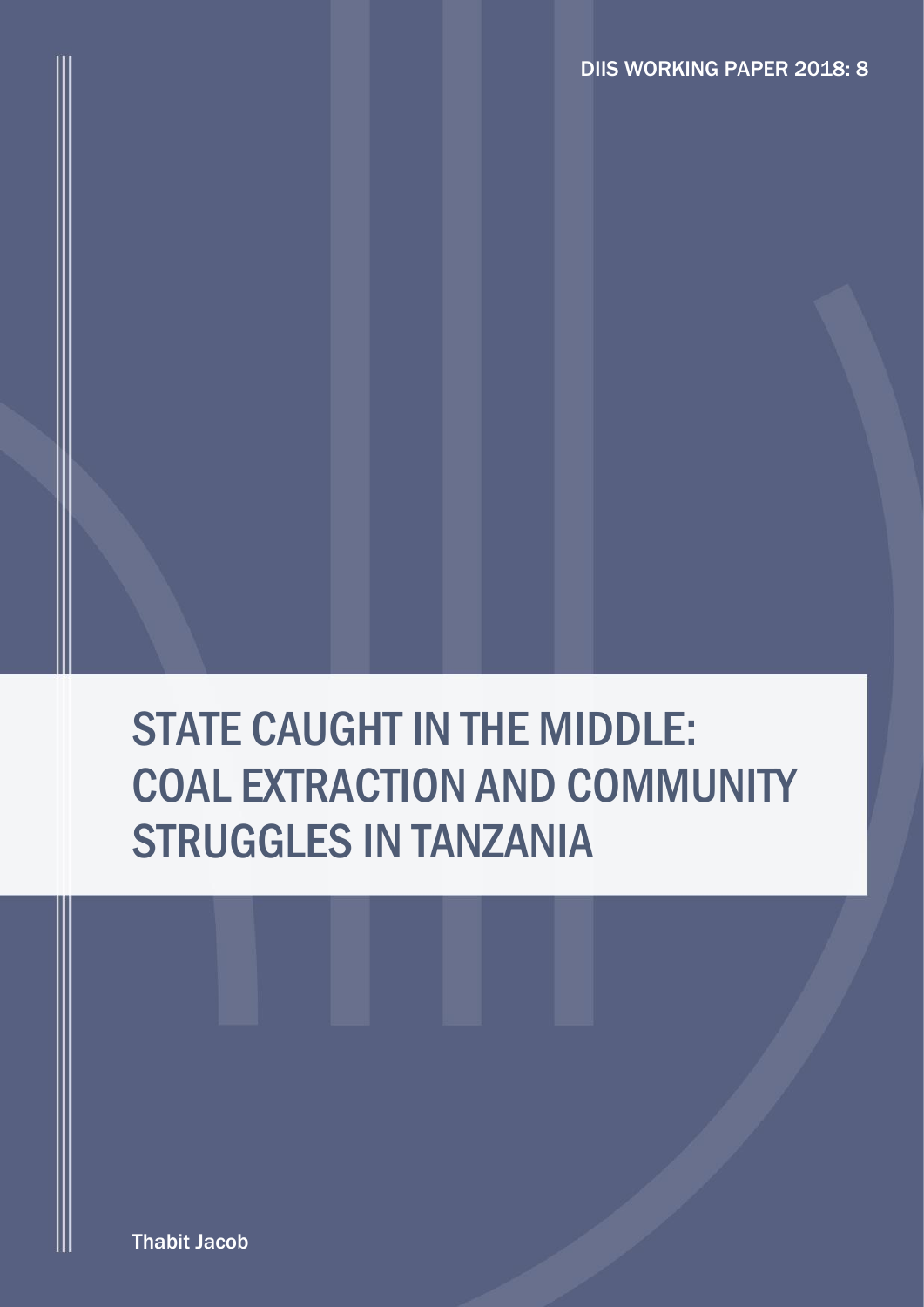#### Thabit Jacob

Doctoral fellow, Roskilde University, and Lecturer, Department of Geography and Environmental Studies, University of Dodoma. [thabitsenior.jacob@gmail.com](mailto:thabitsenior.jacob@gmail.com)

#### Acknowledgements

I would like to thank the participants in the third 'Hierarchies of Rights' project workshop held in Dar es Salaam (October 9-11, 2017) for constructive discussion and helpful critique. Special thanks go to Rasmus H. Pedersen and Lars Buur, as well as Devin Holterman and Joanny Belair, for their generous inputs on an earlier draft. I also thank all the respondents for providing valuable insights. For field logistics and assistance with field research, I thank Damas Mapunda and Adeline Dyauli respectively.

The research presented in this paper is part the *Hierarchies of Rights: Land and Natural Resource Investments in Africa* research programme, funded by the Danish Ministry of Foreign Affairs.

DIIS Working Papers make DIIS researchers' and partners' work in progress available towards proper publishing. They may include documentation which is not necessarily published elsewhere. DIIS Working Papers are published under the responsibility of the author alone. DIIS Working Papers should not be quoted without the express permission of the author.

#### DIIS WORKING PAPER 2018: 8

DIIS · Danish Institute for International Studies Østbanegade 117, DK-2100 Copenhagen, Denmark Tel: +45 32 69 87 87 E-mail: diis@diis.dk www.diis.dk ISBN 97887-7605-930-9 (pdf) DIIS publications can be downloaded free of charge from www.diis.dk © Copenhagen 2018, the author and DIIS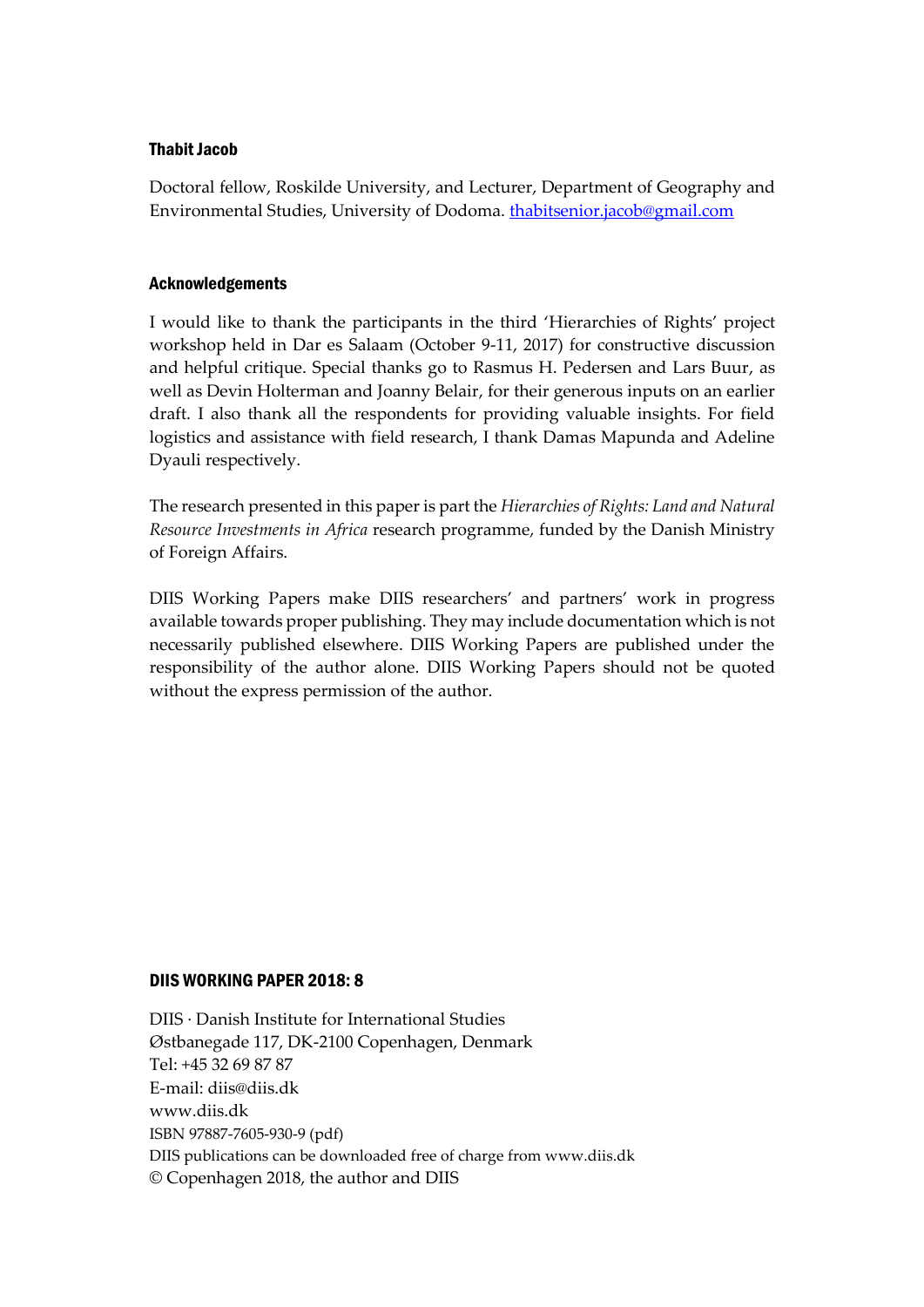## TABLE OF CONTENTS

## STATE CAUGHT IN THE MIDDLE: COAL EXTRACTION AND COMMUNITY STRUGGLES IN TANZANIA

| Abstract                                                                 | $\overline{2}$ |
|--------------------------------------------------------------------------|----------------|
| 1. Introduction                                                          | 3              |
| 2. Unpacking the local exchange deal in a context of chang holding power | 5              |
| 3. Historical perspective: the state and local populations in Tanzania   |                |
| and the Ruvuma region                                                    | 7              |
| 3.1. Ujamaa: producing a new society                                     | 7              |
| 3.2. Echoes of the past                                                  | 8              |
| 4. Coal extraction, dissent and the changing political landscape         | 11             |
| 4.1. Supporting a 'state-led project': fast-tracking land-acquisition    | 11             |
| 4.2. Contesting land acquisition: the state's power fully displayed      | 12             |
| 4.3. Broken promises                                                     | 13             |
| 4.4. Struggles over water and pollution                                  | 13             |
| 4.5. Local state and party politics                                      | 14             |
| 5. Towards a local exchange deal?                                        | 15             |
| 5.1. The changing terrain of holding power                               | 15             |
| 6. Towards a conclusion                                                  | 18             |
| References                                                               | 20             |
| <b>End notes</b>                                                         | 24             |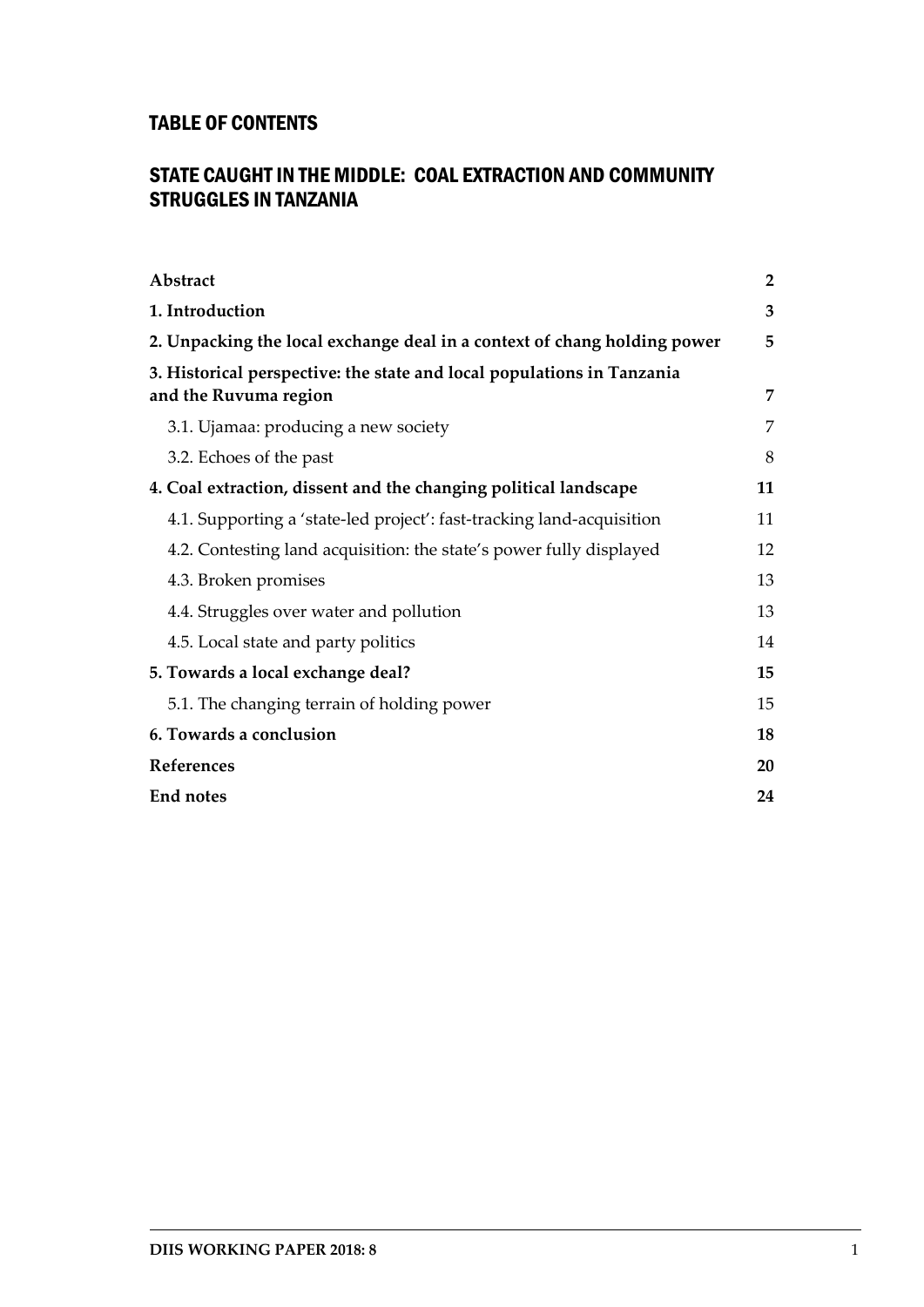## <span id="page-3-0"></span>ABSTRACT

This paper focuses on how the re-emergence of the state in Tanzania's coal sector is affecting relations between investors and local populations. Recent research on large-scale investments in natural resources has mainly focused on the state as an investment facilitator. Its duty to protect local rights has also been emphasised. The role of the state as an investor in its own right, which is currently on the increase due to growing resource nationalism, has received much less attention. The paper adopts the political economy of land and natural resource investments as an analytical framework to examine community–investor relations in Tanzania's coal sector, which has recently seen the re-emergence of SOEs as shareholders in mining investments. The paper makes two contributions. First, it reviews the historical relationship between the state and local populations over the years and shows how it is influencing present-day relations between them. Secondly, it documents expressions and instances of local dissent towards investors and analyses empirical changes in contemporary investment dynamics in the context of remerging SOEs, showing how local deals change over time, as SOEs learn from changes in local-level politics and from their foreign partners. It finds that, in respect of investments in the coal sector involving SOEs, securing community consent is not the main priority for investors at the start of the investment cycle, where investments are framed as national projects. Efforts to reach a 'local exchange deal' are more likely to be made when resource extraction is already taking place and conflicts have arisen that have to be resolved. By incorporating the state as an investor, the paper offers lessons for SOEs in re-thinking their strategies as they approach new projects at a time when revived SOEs are increasingly being tasked with ambitious extraction projects.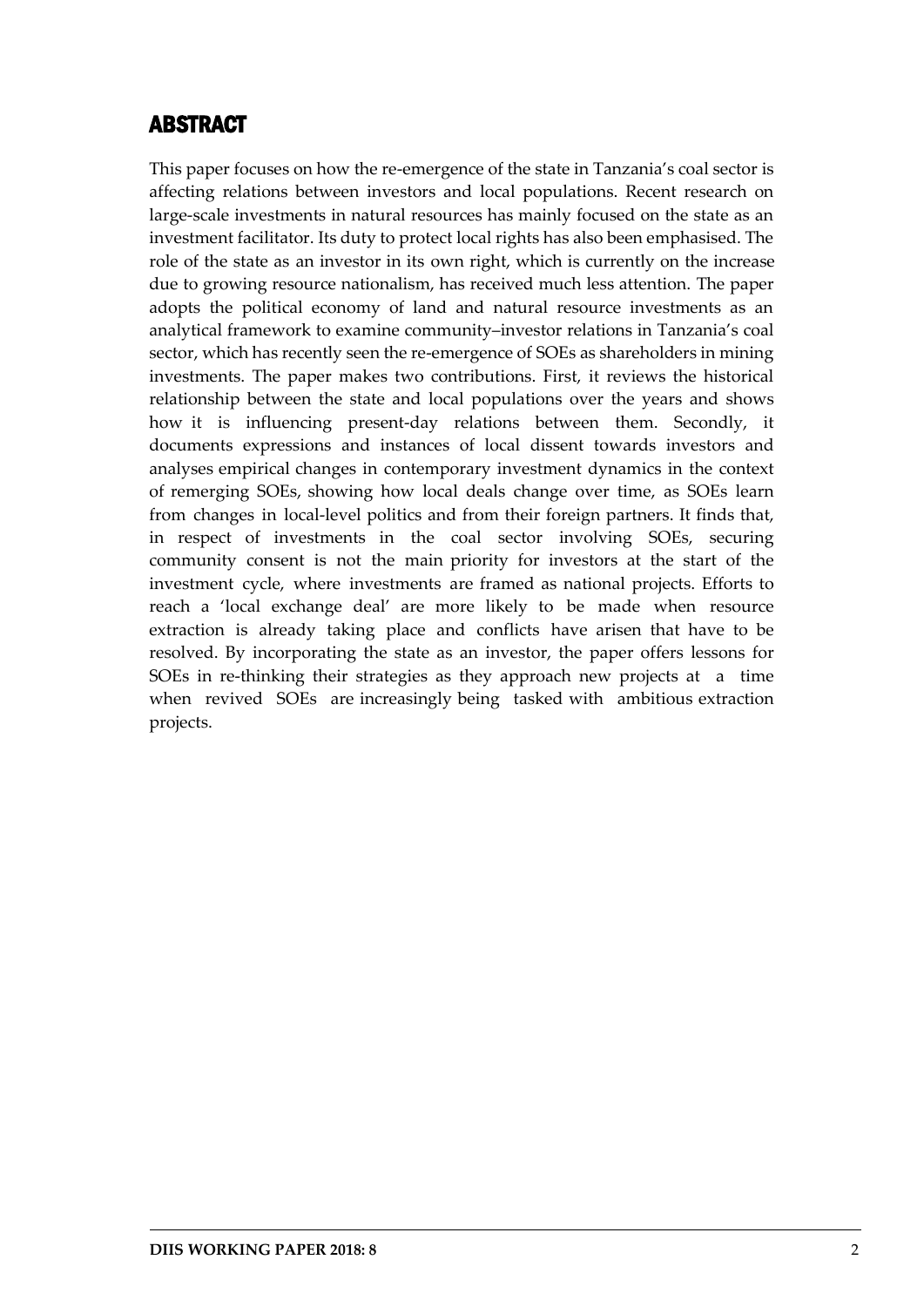# <span id="page-4-0"></span>1. INTRODUCTION

Recent studies of large-scale investments in land and natural resources have mainly focused on the role of the state and state elites as facilitators of investments made by multi-national corporations (MNCs) (Lee 2006; Carmody 2013; Ayers 2013; Kelly and Peluso, 2015; Pearce, 2016). The land-grab literature has also underscored the role of state elites and government agencies in facilitating the flow of foreign capital, which in many cases has led to inadequate consultation and the forced eviction and displacement of local populations in areas where these investments are being implemented (Cotula et al., 2009; Daniel and Mittal 2009;, Wolford et al., 2013). Recent research has further emphasized that deals may be domestically driven and that, while land acquisitions may be morally questionable, they are not necessarily illegal (Hall 2011; Pedersen and Buur, 2016).

Hence, while the role of the state as a facilitator of natural resource investments has been studied, there is little understanding of its role as an investor. This paper argues that there is a need to widen the discussion to focus on the re-emergence of the state as an investor through SOEs, as witnessed in recent coal investments in Tanzania. The paper investigates the involvement of the state as an investor through SOE in this regard by focusing on a case study of community members who were relocated to pave the way for a coal mine in Ngaka (TANCOAL), Mbinga District, south-west Tanzania.*<sup>1</sup>* While some might expect state ownership in mining investments through SOEs to increase the local acceptance of mining investments and reduce tensions after many years of conflicts between smallholders and foreign companies (Collins 2009),*<sup>2</sup>* recent research from Tanzania has shown that investment-related conflicts in Tanzania are increasingly changing to a situation in which the interests of smallholders compete with those of the state through revived SOEs (Jacob et al. 2016).

The paper draws on and contributes to Buur et al.'s (2017) analytical framework on land and natural resource investments in Africa, which unpacks the complex triangular relationship between investors, local populations and ruling elites and their respective bureaucracies (see Buur et al. 2017 for a discussion of the three relationships).Buur and his colleagues tend to see the state, and especially the ruling elites, as mainly playing the role of investment facilitators and protectors of smallholders' land rights and livelihood security. The same is the case in much of the literature on the social license to operate (SLO) (Hall et al. 2014; Moffat et al. 2015), which focuses mainly on private investments. This emphasis on the links between private investments and SLO is also found in a recent study looking at various efforts to acquire an SLO by foreign mining companies and international oil companies in Tanzania (Kessy et al. 2018). However, the implications of state-led investments for the ability of local populations to benefit from investments are important, as the paper also suggests. The holding power*<sup>3</sup>* (for a discussion of which, see section 2.) of the state, the SOE and the joint venture (JV) partner are playing a considerable role in limiting community dissent. Given the recent surge in resource nationalism and the revival of state-owned enterprises in countries in the global South, further research is needed.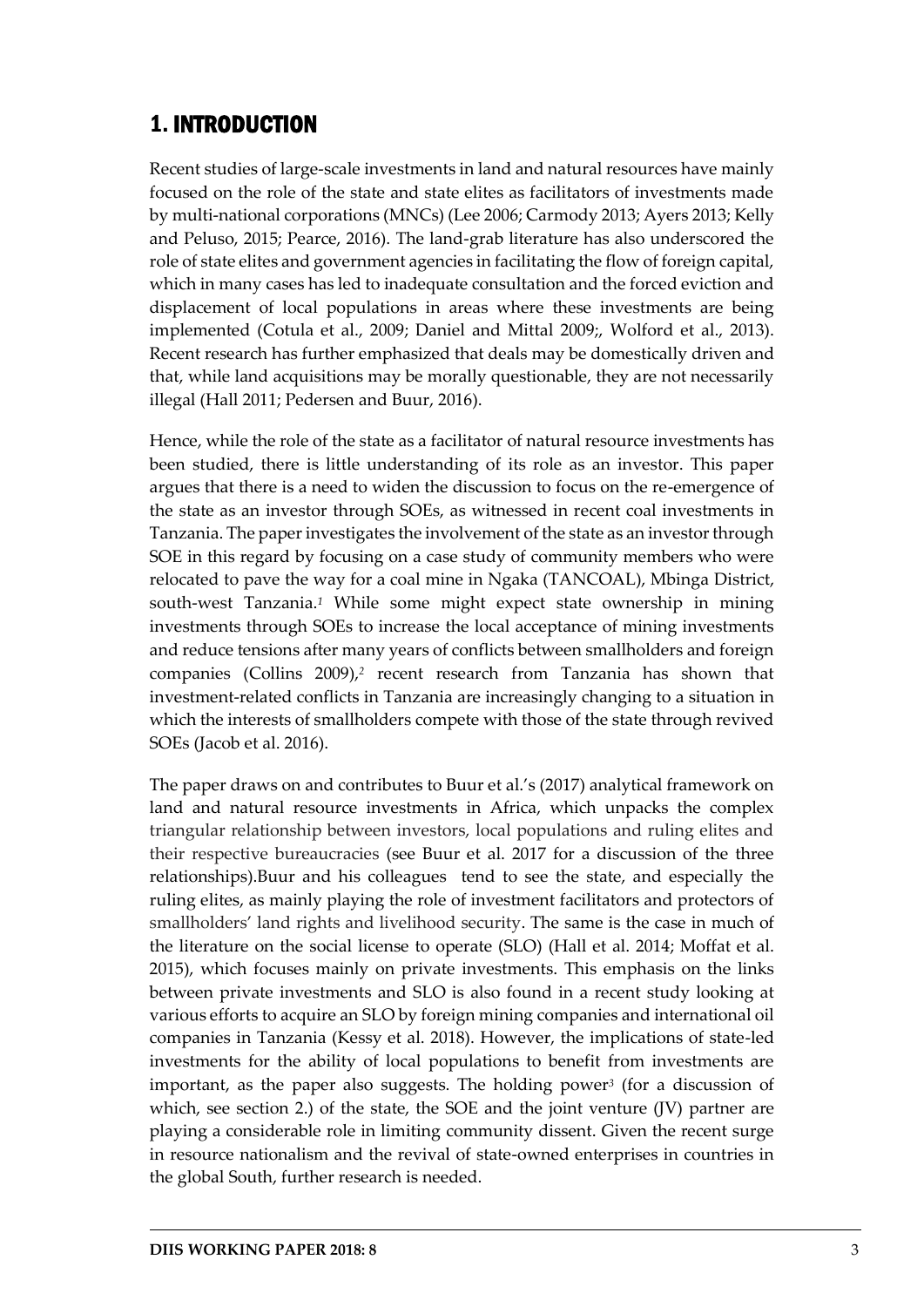The paper draws on in-depth ethnographic interviews, participant observation and documentary analysis. Empirical materials discussed in this paper consist of semistructured, in-depth interviews with local community members in Mbinga District, supplemented by additional data collected in 2015-2017 in the commercial capital, Dar es Salaam, and in Songea, which serves as Ruvuma's regional headquarters. Participant observation included a guided tour of Tancoal's Ngaka coal mine. In Dar es Salaam I conducted in-depth, semi-structured interviews with key informants, including TANCOAL officials, government officials affiliated with the then Ministry of Energy and Minerals, and NDC representatives. This was supplemented by three ethnographic field trips to Mbinga and the two adjacent villages of Ruanda and Ntunduwaro between 2015 and 2017, where I conducted formal and informal interviews with ward, village and sub-village leaders, relocated local land-users, leaders of political parties and TANCOAL officials stationed at the mine. The empirical material also includes a transcription of a two and half hour-long village meeting on land and compensation issues held in Ntunduwaro village in 2016. Triangulation was used to verify and cross-check data collected from various sources.

After this introduction, the paper continues by exploring the historical relationship between the state and local populations before the start of coal extraction and showing how it has evolved over time. In their theoretical framework, Buur et al. (2017) have emphasized the need to understand the relationship between local populations and the state historically. Has it been based on mistrust, violence or ignorance? This is important because historical relations between the ruling elites, and by extension the state, and local populations will often shape present-day relations and affect the legitimacy of the SOE in these investments. After the historical analysis, I then discuss the prevailing situation in relation to the Ngaka coal mine and explore local dissent against the SOE, the state-owned National Development Corporation (NDC) and its Australian partners. I examine what kind of deal, if any, has been concluded between the state and the local population. The final part discusses the implications of the empirical findings and concludes the paper.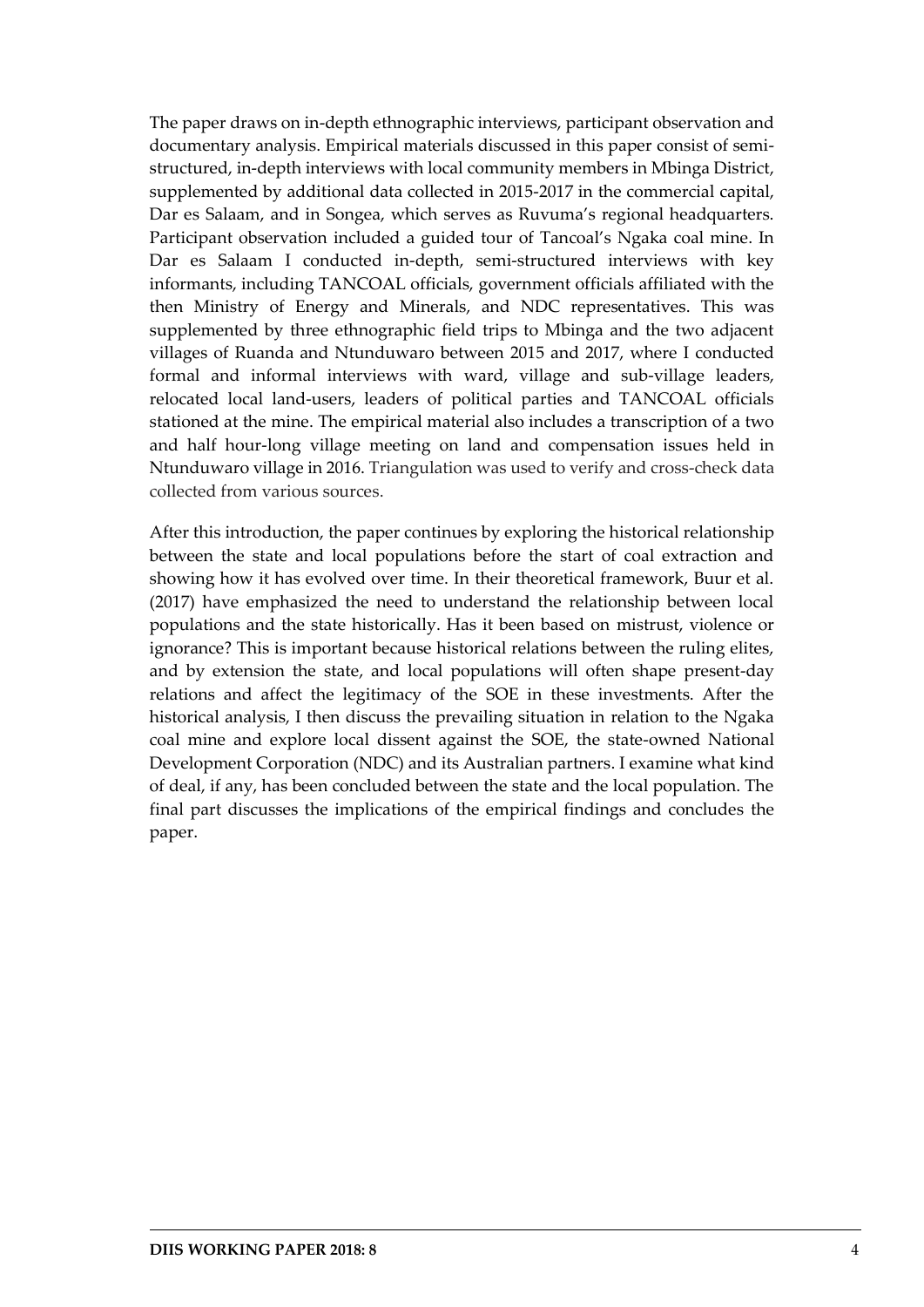# <span id="page-6-0"></span>2. UNPACKING THE LOCAL EXCHANGE DEAL IN A CONTEXT OF CHANG HOLDING POWER

According to Buur et al., a local exchange deal arises out of investors' efforts to acquire legitimacy and minimize conflicts. Building on the literature on Corporate Social Responsibility (CSR), Free, Prior and Informed Consent (FPIC) and Social Licenses to Operate (SLO), the authors argue that the local exchange deal is based on concrete exchange relations between investors and local populations. This can involve 'exchanges of material and immaterial benefits' between local populations and investors (Buur et al. 2017: 9). The relationship is not just based on a one-off exchange but also includes other benefits to be enjoyed by both parties over time. The ability to achieve a local exchange deal is based on the premises that investors need stability and that local communities also feel that they are getting something out of the investment. A recent example from central Malawi, where local communities pleaded with the government to allow a mining company to continue with mineral extraction because 'the company is doing a lot to develop the area' (Chimwala 2017), can be described as a classic local exchange deal.

The notion of a local community's capacity to mobilize and influence a deal can be related to Mushaq Khan's concept of 'holding power', which he describes as 'the ability of individuals or groups to impose costs on others and absorb costs inflicted on them' during conflicts. Khan also adds that 'the greater the costs a group can impose on others, the greater the likelihood that other groups will abandon their attempts to get their preferred outcomes'. He emphasizes that holding power is determined by the mobilizing and organizational capabilities of various actors, for instance, political elites who organize clients and lower-level factions to win political gains (Khan 2010).

For the political elites, rents from coal investments act as a source of their own holding power. Here it is important to look at the deep connections between national and sub-national elites and the coal sector. As far as rents are concerned, it is worth emphasizing that various forms of rent accrue from coal extraction from the Ngaka mine. These include large-scale fiscal rents accruing to the state and national ruling elites in the form of FDI, taxes and royalties related to coal investment, as well as rents from the sale of coal to local cement and steel industries. Other types of rents include some forms of individual rent, such as the allocation of procurement contracts to supply inputs to the coal mine, security contracts, rents extracted by SOE managers involved in deal-making, and others captured through financial bribes, which are diverted into the hands of individuals by state bureaucrats and local politicians nationally and by ruling party cadres at the subnational level.

This case is important especially in environments where SOEs come together with private investors and obtaining both approval and legitimacy from the local population becomes important. The contribution of this paper is thus both analytical and empirical in that I deploy empirical materials to examine one of the three triangular relationships (local populations versus investors) in the Buur et al.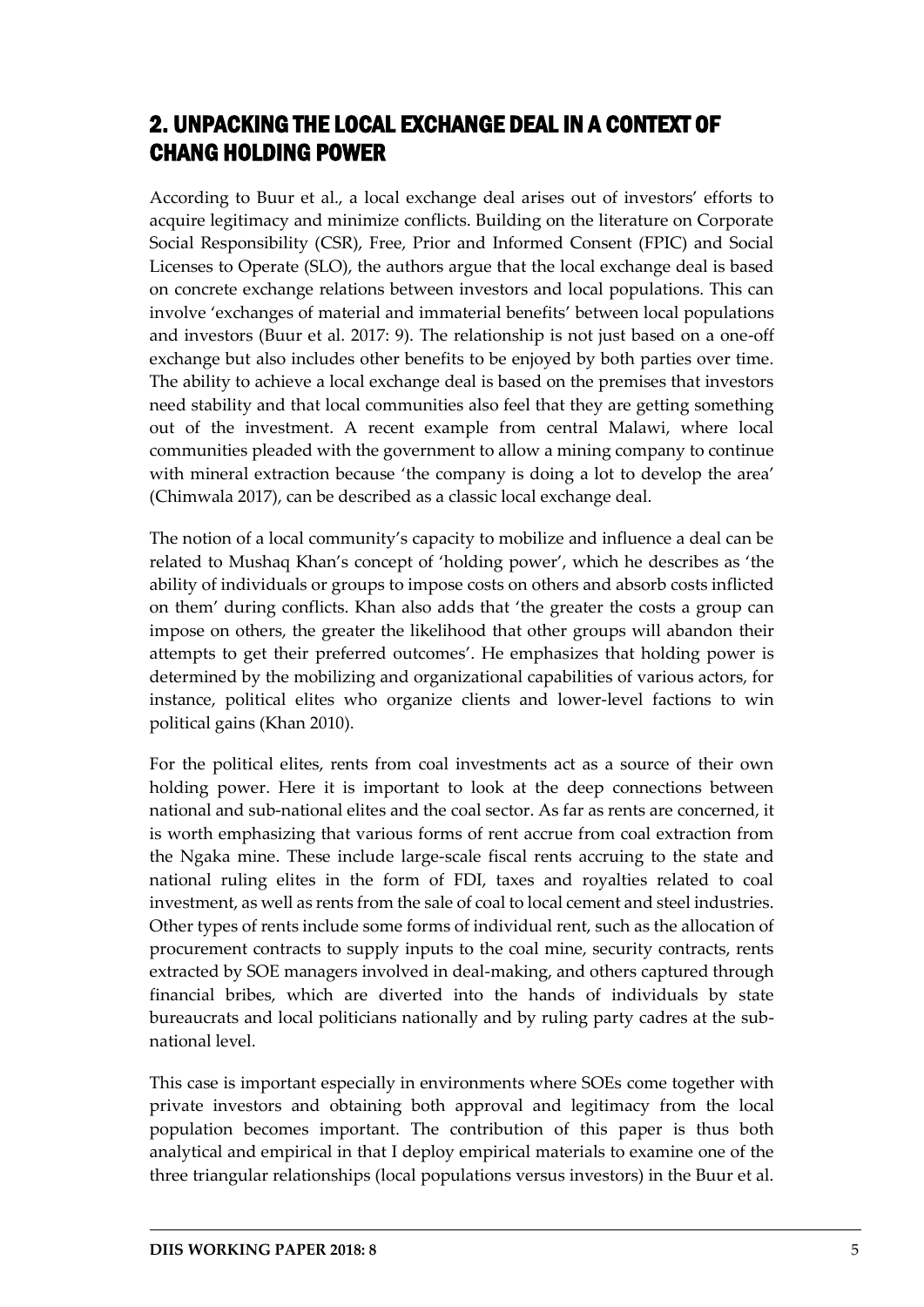framework. This, to my knowledge, is the first attempt to explore empirically the relationship between the state and local populations in a Tanzanian mining project where the state, acting through the SOE, is part of resource extraction.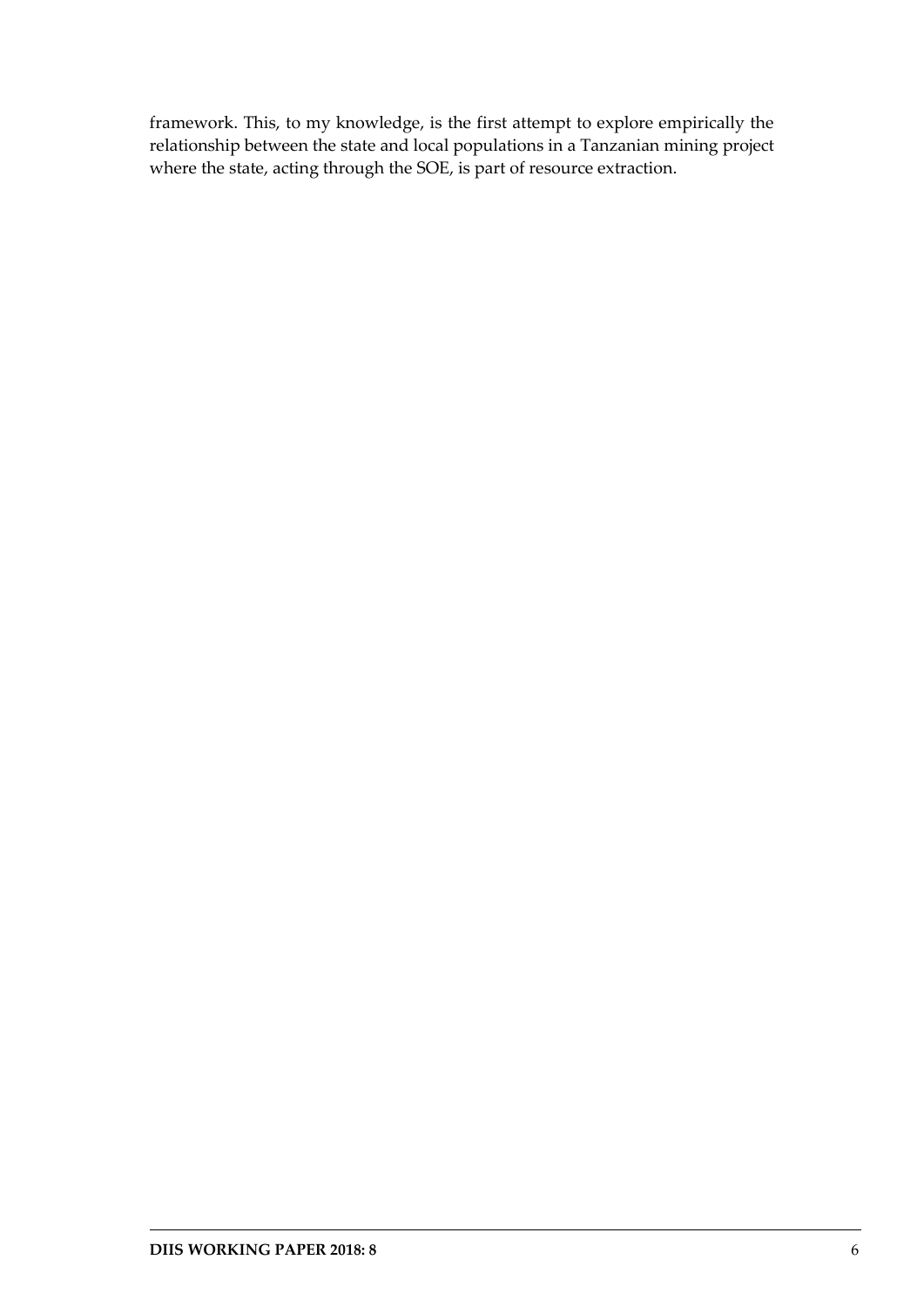# <span id="page-8-0"></span>3. HISTORICAL PERSPECTIVE: THE STATE AND LOCAL POPULATIONS IN TANZANIA AND THE RUVUMA REGION

Rural populations in various parts of the globe have experienced a history of socioeconomic, political and cultural control and oppression by ruling elites under the guise of social transformation and modernization (Scott 1998). Tanzania is no exception. Although the protection of the rights of local populations in mining and oil and gas investments has improved over the last couple of decades (Pedersen et al. 2016), they have been the weaker party throughout compared to the state and both local and foreign investors. The historical interaction between the state and local populations has been riddled with tensions.

The Ruvuma region has a long history of resettlement under the colonial administration of the Germans and later the British. The first resettlement program was carried out by the Germans in 1905 to pave way for the establishment of a game reserve, which later became the present-day Selous game reserve. Local resistance to German colonial rule led to the Maji Maji rebellion of 1905-06, which was brutally suppressed by the Germans, forcing many people to flee to other parts of the region and to neighboring Mozambique. In 1944 the British embarked on a resettlement scheme aimed at moving people in order to extend the area designated for the Selous reserve (Monson 1998; Neumann 2001; Edwards 2003). The heavy-handed approach towards the local population continued under the post-independence villagization policy of Julius Nyerere, the founding father of modern Tanzania, and his Ujamaa socialist and self-reliance experiment. However, the experience of Ujamaa for local populations was uneven, particularly in the Ruvuma region, which includes Mbinga District, where the Ngaka coal mine is located. It is important to understand the historical mistrust and the problems with the legitimacy of the state in the rural Ruvuma region because this still influences the nature of state– community relations today.

## <span id="page-8-1"></span>3.1. Ujamaa: producing a new society

Ujamaa and its villagization policy were adopted in 1967 after the Arusha declaration, when Tanzania officially became a socialist state. Villagization aimed to transform rural Tanzania by moving people from scattered villages to government-planned nucleated settlements and encouraging communal farming in the new villages. The resettlement exercise started as a voluntary process that was justified by development rhetoric and the greater ease of service delivery in the new villages, but it later became increasingly coercive and top-down in nature due to its slow initial progress. By 1973 only fifteen percent of the population had been resettled. Nyerere and provincial party officials became increasingly frustrated with the slow response from the rural population to forming Ujamaa villages. Government and party officials in charge of implementation came under pressure and resorted to coercion and abusive practices to achieve targets set by the partystate, which made it clear that the careers of local government officials and party cadres depended on the policy's rapid implementation (Boesen et al. 1977; Von-Freyhold 1985; Jennings 2002; Schneider 2006; Jennings 2008).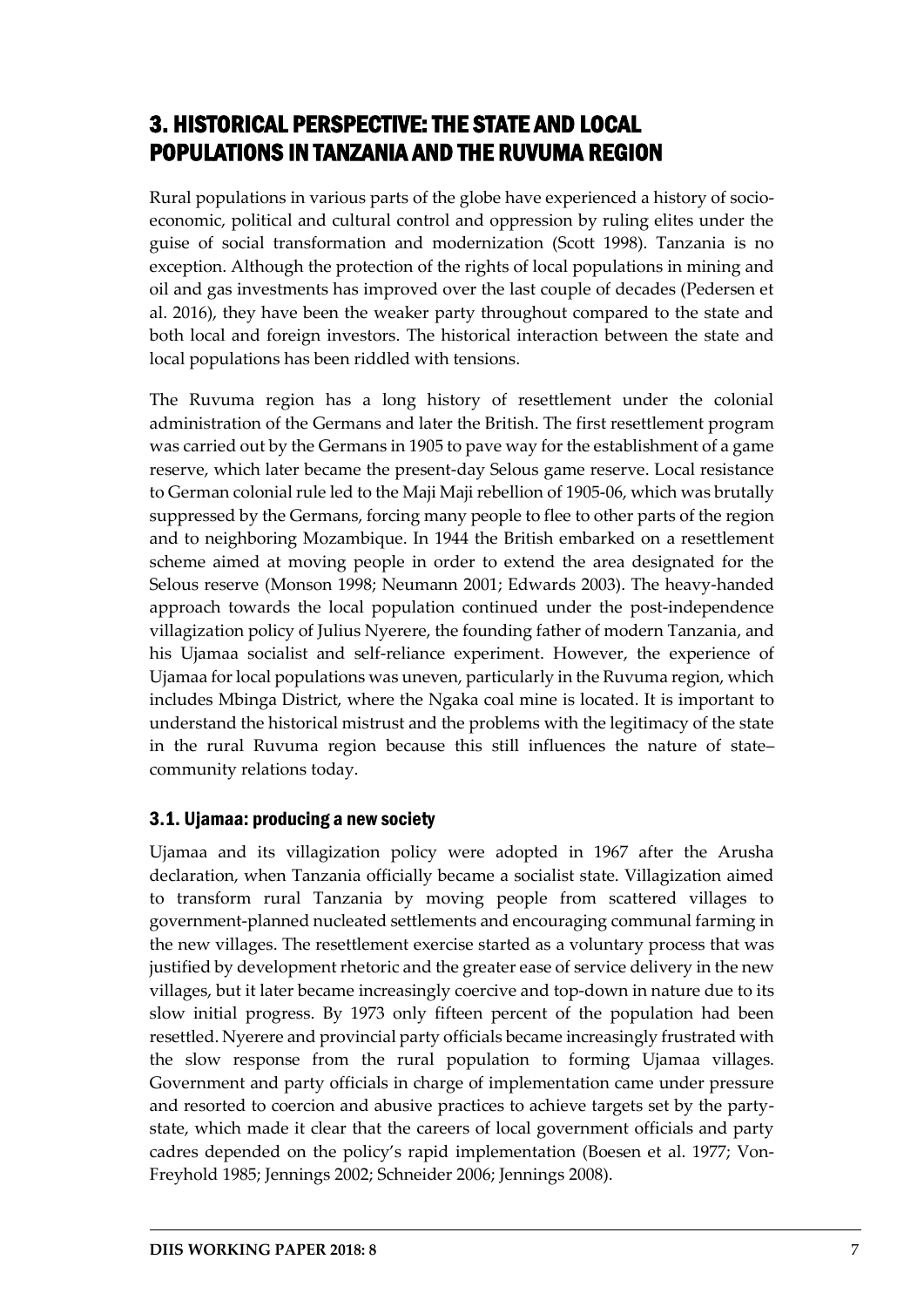In 1973 the government passed enabling legislation, the Rural Lands (Planning and Utilization) Act, which made resettlement more compulsory. The Act gave the government extensive administrative powers by empowering the President to declare any area a 'development area'. Under the same Act, the Minister for Regional Administration had powers to end existing rights to land in any area where it was planned to establish Ujamaa villages. Also, in 1973, the then ruling Tanganyika African Union (TANU) declared that all peasants in rural areas should be in Ujamaa villages by 1976. In 1975 another influential Act was passed, the Villages and Ujamaa Villages Act, which further reinforced the villagization program by offering more power to TANU officials to establish villages (Fimbo 2004, Pedersen et al. 2016). A combination of legislative and coercive measures saw the number of registered Ujamaa villages increase fourfold between 1972 and 1976. By 1976, over six million people were living in Ujamaa villages across Tanzania, a very significant portion of the rural population,*<sup>4</sup>* in what Michael Jennings dubbed 'one of Africa's largest resettlement campaigns' (Jennings 2008: 5).

The resettlement process was heavy-handed, destroying social structures and disrupting existing customary arrangements, and it increased party-state control over land (Boesen et al. 1977; Von-Freyhold 1985; Coulson 1982; Shivji 1998; Jennings 2002; Schneider 2006). Villagization was dominated by the excessive use of force on the part of the state, a total disregard of existing customary rights and a lack of any consultation with rural populations. Veteran legal and land-rights scholar Issa Shivji, who assessed the process, criticized it for undermining collective rights in rural areas. He noted the following:

*Post-colonial administrators [in independent Tanzania] did not even go through the motions of consultation,* but rather *directives from the top implemented bureaucratically and often enforced through legal and extra-legal coercion have been the typical modus operandi.* (Shivji 1998: 10)

While villagization was heavy-handed, its impacts were not uniform across Tanzania, some regions being affected more than others. There was very minimal resettlement in areas of large coffee and tea plantations such as the Northern and Southern Highlands (Odgaard 1986, Raikes 1986). Conversely, resettlement was widespread and more brutal in the southern regions of Lindi, Mtwara and Ruvuma than in the rest of Tanzania. One reason for this was that, as these regions bordered on war-torn Mozambique, resettlement was seen as a way of protecting the local population from the war.

#### <span id="page-9-0"></span>3.2. Echoes of the past

Although it is over forty years since villagization, meaning that memories of the authoritarian implementation of the resettlement process may not be as important today, experiences of it still influence the attitudes of local populations towards current state-driven investments. Both the conservation and mining sectors, particularly gold, offer one of the most recent experiences of the state's mistreatment of local populations.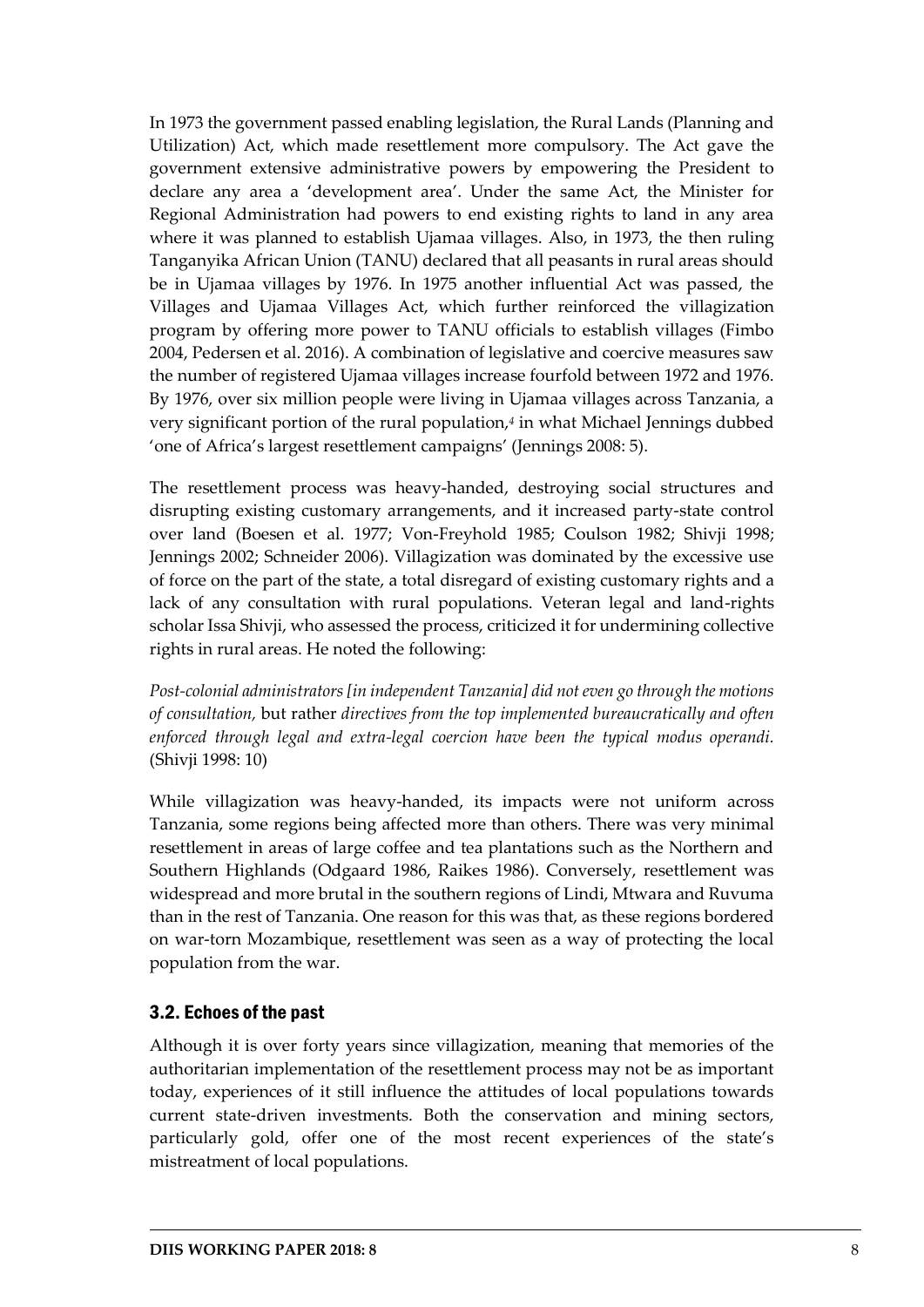Successive governments under Presidents Ali Hassan Mwinyi (1985-1995) and Benjamin Mkapa (1995-2005) paid great attention to foreign investors and promoted neoliberal economic policies and practices that undermined the rights of local populations, leading to evictions of smallholders in various parts of the country. Notable cases of evictions influenced by neoliberal reforms, particularly to support conservation and tourism, include the 1988 eviction of pastoralists in the then Mkomazi game reserve (Brockington 2002), evictions of Maasai pastoralists in Loliondo adjacent to the Ngorongoro National Parks in 1999 (Kamata 2012) and evictions of Sukuma agropastoralists from the Ihefu valley in the Usangu basin in 2006 (Walsh 2012).

In the mining sector, relationships between the state and local populations changed dramatically at the peak of neoliberal reforms, that is, under the administration of President Mkapa, when the state was desperate to attract FDI. In efforts to improve FDI flows under a World Bank-sponsored and locally supported mining reform programme, artisanal miners from different parts of the country were forcibly removed from their areas by state security forces to pave the way for foreign mining companies. This was more prevalent in the gold sub-sector, especially in Lakeregion areas such as Bulyanhulu, Geita and North Mara. The state famously labelled artisanal miners 'intruders' (Lange 2008; Schroeder 2010; Emel et al. 2011; Holterman 214). The most infamous eviction case was the so-called 'Bulyanhulu tragedy' of August 1996, when over fifty people were allegedly killed when artisanal miners were forcibly evicted by state security forces to pave the way for the establishment of the Bulyanhulu gold mine by the Kahama Mining Corporation Limited. This was a wholly-owned subsidiary of Canada's Sutton Resources, later acquired by the Barrick Gold Corporation in 1999 (LEAT 2002).

In short, the treatment of local populations and smallholders shows important continuities over the years, but contemporary developments have given way to differences. While I am not claiming that the Nyerere, Mwinyi and Mkapa administrations were the same, the discussion above has revealed important continuities in terms of the treatment of local populations over time by different governments. Under the guise of 'nation-building' under Nyerere, local populations suffered heavily from villagization, as already discussed. On the other hand, the partnership between the state and foreign capital under the Mwinyi and Mkapa administrations promoted foreign investments in wildlife, tourism and large-scale mining, all of which led to mixed outcomes, including massive 'violations' and challenges to smallholders' rights and increased conflicts, especially in areas where local populations resisted such investments.

The most significant difference in recent years was when the Kikwete administration paved way for the revival of the SOEs in the mining sector with a new Mining Act in 2010. This represented a departure from the policies of previous administrations and reflects the potential scale of the investments at stake and of SOE-led investments as a source of rents for the ruling elites. These rents can emerge from local service and procurement contracts, revenues and royalties that are used locally, and bribes (see section 4.1. for more information). SOE-led projects were and still are framed as unique projects in which the state has a direct stake, as opposed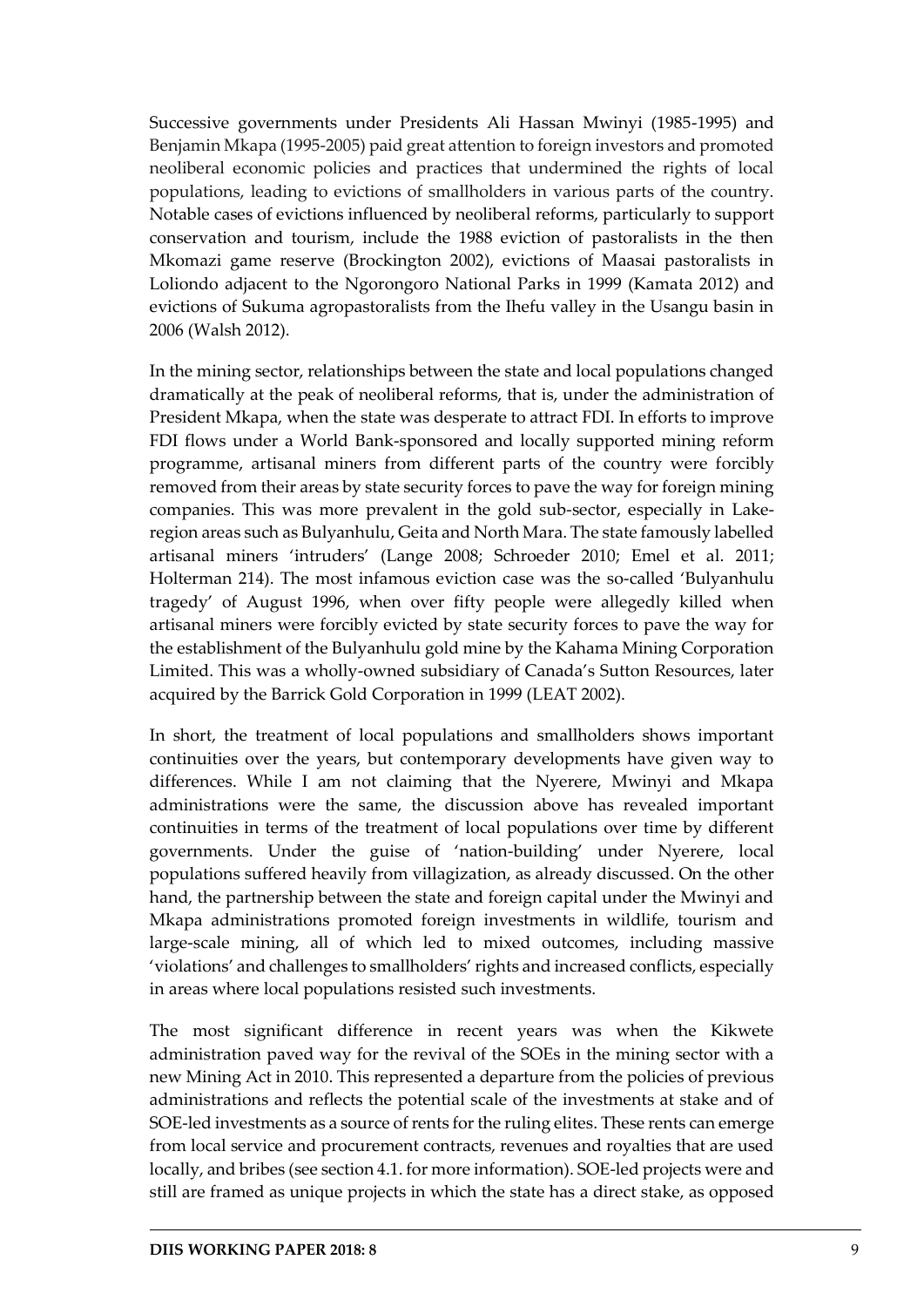to other mining projects in the country, which are a hundred percent owned by foreign companies.

Most recently, the Magufuli government has intensified the SOE-led investment policies started by Kikwete. After assuming office at the end of 2015, President Magufuli has enacted a series of policy reforms that have dramatically changed the governance of mining investments. These policy changes include three new pieces of legislation enacted in July 2017 (see Jacob and Pedersen 2018) and mining regulations in 2018, which among other things proclaim Tanzania's sovereignty over its natural resources and provide for the mandatory (sixteen percent) involvement of SOEs in mining operations and allows them to acquire up to fifty percent of the shares in mining companies. Given recent enthusiasm for SOE-led investments, tensions between the state and local populations are likely to increase, as local communities are increasingly coerced to support extraction projects carried out by state-owned enterprises (Pedersen and Jacob 2017; Jacob and Pedersen 2018).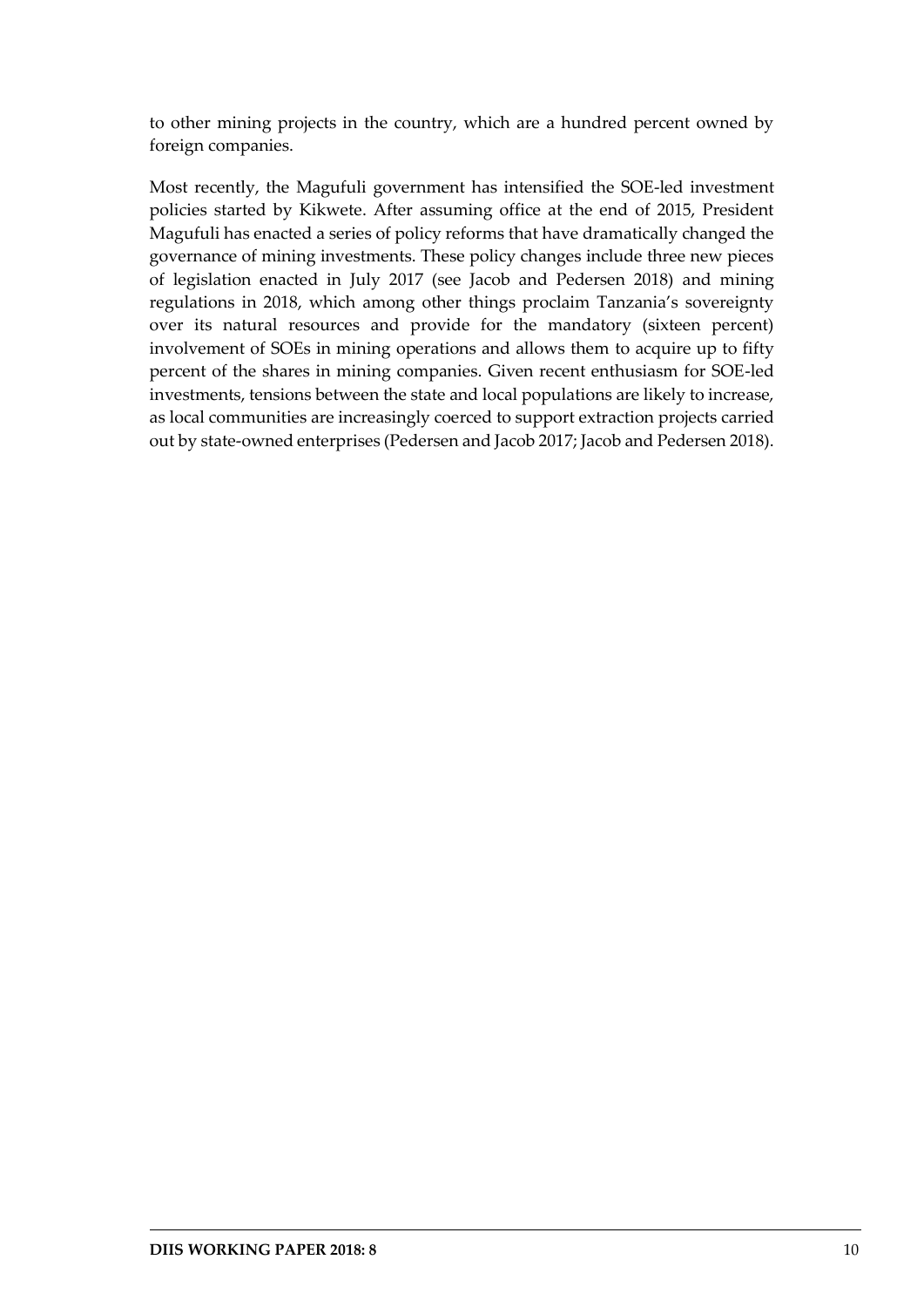# <span id="page-12-0"></span>4. COAL EXTRACTION, DISSENT AND THE CHANGING POLITICAL LANDSCAPE

In Mbinga, located in the Ruvuma region, south-western Tanzania, the local population has historically been loyal to the ruling CCM, but recent electoral trends indicate that the situation is changing. The emergence of new political players has led to the erosion of previously dominant CCM coalitions at the sub-national level. One of the main reasons for the breakdown in relations between the CCM and its traditional supporters in Mbinga District is local dissatisfaction over recent compensation arrangements related to land acquisitions. The SOE (NDC) was determined to fast-track the land-acquisition and compensation process and move ahead with coal extraction – a source of rents for CCM's ruling elites (see section 4.1. for a discussion of different forms of rents from coal investments in Tanzania). However, villagers resisted what they perceived to be the low level of compensation. This also brought them into conflict with the local state in Mbinga, which was backed by both by the regional government in Ruvuma and national governments. A number of unfulfilled promises made by state-backed investors in the Ngaka coal mine aggravated the conflict.

## <span id="page-12-1"></span>4.1. Supporting a 'state-led project': fast-tracking land-acquisition

The influence of the SOE and regional and local state officials in shaping consultation processes was immense. The SOE-led mining project was framed by NDC officials and national and local politicians as a unique project for the benefit of all Tanzanians that should be supported. Villagers were also constantly reminded that this is a project in which the state has a direct stake, as opposed to other mining projects in the country, which are a hundred percent owned by foreign companies, as was the case at the time. There was a need, they were told, to support a stateowned company that represents 'all Tanzanians'. This framing was very strategic in controlling dissent in efforts to legitimize coal extraction. As one villager put it:

*When the NDC and land people came for consultation, we were told the project is led by NDC, and the Australian company is just a partner. [ …] our Member of Parliament and regional commissioner said we must support the government of President Kikwete.* (interview, Ntunduwaro village, September 2015)*<sup>5</sup>*

The quote above is a reference to the soft efforts deployed by state actors to limit participation by and dissent in local communities, which has characterized the recent wave of state-led extractive and energy investments. Extractive and energy investments are framed by ruling elites as the key to promoting economic growth, modernizing energy provision and securing the nation's energy supply. This framing is associated with claims of national importance and urgency at the expense of local rights (Jacob 2017; Pedersen and Jacob 2017). Local communities are under increased pressure to support such investments, which formally should benefit all Tanzanians. In other words, SOE officials and ruling elites at the national level are shaping consultation processes at the local level in ways that may increase tensions and lead to a situation resembling sub-national resource curse processes (Poncian, in press).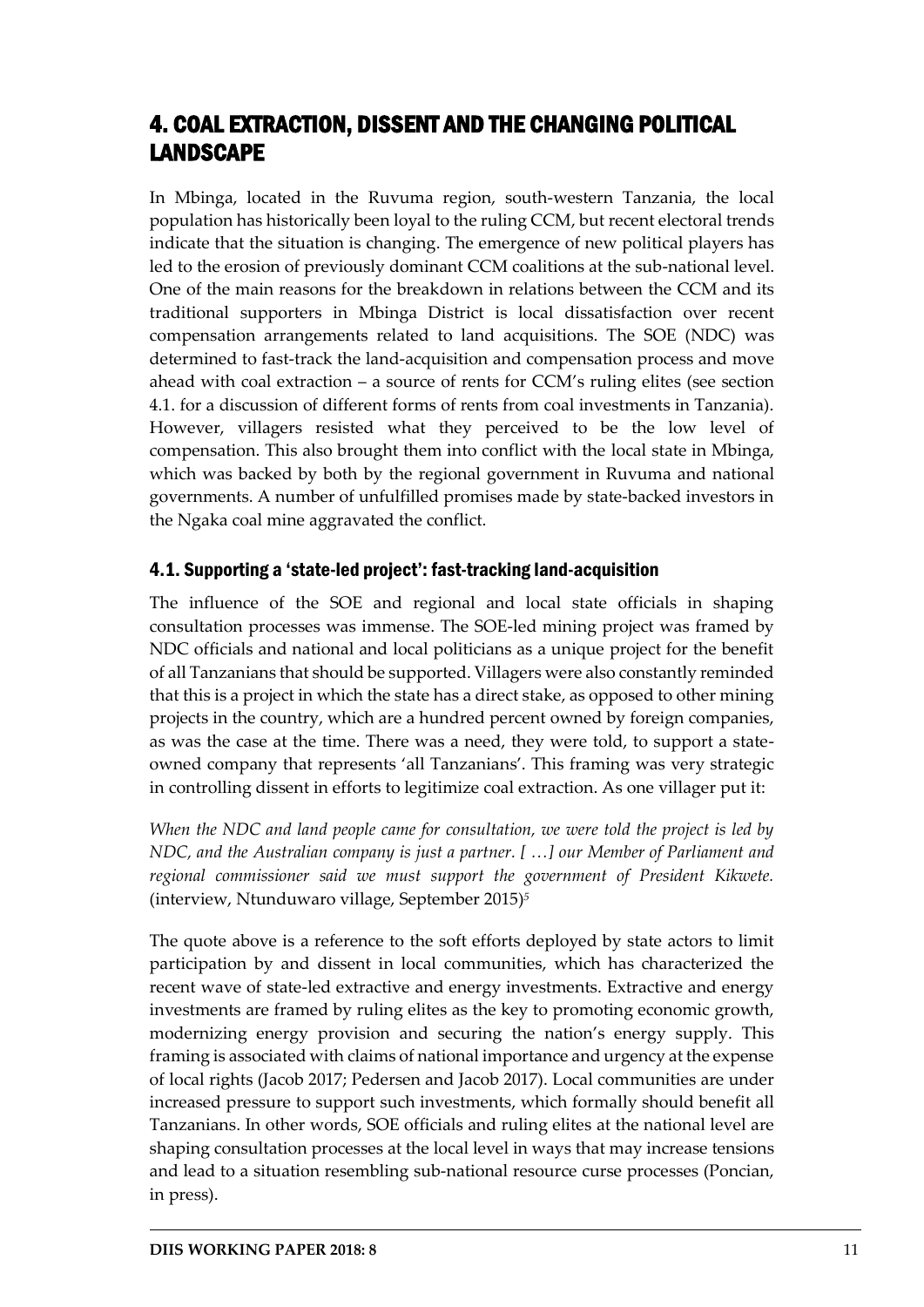#### <span id="page-13-0"></span>4.2. Contesting land acquisition: the state's power fully displayed

It was clear that joint efforts by both the state and local government, the NDC and the JV partner, played a major role in influencing consultations reducing community opposition to coal extraction. Nonetheless, the land-acquisition process, as undertaken by the NDC and its JV partners, suffered from local perceptions that compensation was inadequate. In mid-2012 villagers started small-scale local protests targeting TANCOAL officials and Gaudence Kayombo, the local CCM MP in what was then Mbinga East constituency, over delays in holding talks to resolve compensation demands. Local protests culminated on the morning of 9 October 2012, when well-organized local protests began after dozens of villagers gathered to block trucks transporting coal from the mine and to demand payments of what they called 'deserved compensation' (interview with Ntunduwaro village chairman, July 2016).

In a major show of force, the district and regional governments responded to the protests by sending in heavily armed anti-riot police units, regular police and the army to join the private security guards who were already stationed at the mine. Eleven people, including the village chairman, were arrested and detained after clashes with the police. The mine had to suspend operations for several days following orders from the Regional Commissioner, Said Mwambungu. Villagers expressed their dismay at the allegedly unnecessary use of force by the special antiriot police squad and the presence of the army during the crackdown. As one of those who took part in the clashes stated:

#### *We are not used to dealing with the field force (special anti-riot police). It was very scary. At least the normal police are close to people*. (Ngaka villager, 2016)

On the other hand, an official from Mbinga District supported the brutal response by the security forces and emphasized that it was the only option left to the government:

*We realized that villagers were angry and well organized, and it was too much for TANCOAL's private security guards to handle. We had to bring the special anti-riot police from the district and regional headquarters, and they did a great job. It was a serious decision, but it had to be done to protect our investment.* (Mbinga District official, 2016)

In May 2013 the conflict erupted again when villagers organized protests over delayed compensation payments, but they finally accepted what was generally perceived by many to be a low level of compensation. Grievances against the NDC and its partners are still high. The aftermath of the 2012 and 2013 conflicts led to investments in security at the mine. By 2014 the total security budget had doubled according to TANCOAL, and the number of private security guards stationed at the mine almost tripled (interview with TANCOAL's operation officer in Ngaka, August 2015). This was in addition to the occasional deployment of undercover state-security personnel for purposes of surveillance and intelligence gathering in and around the neighbouring villages.*6*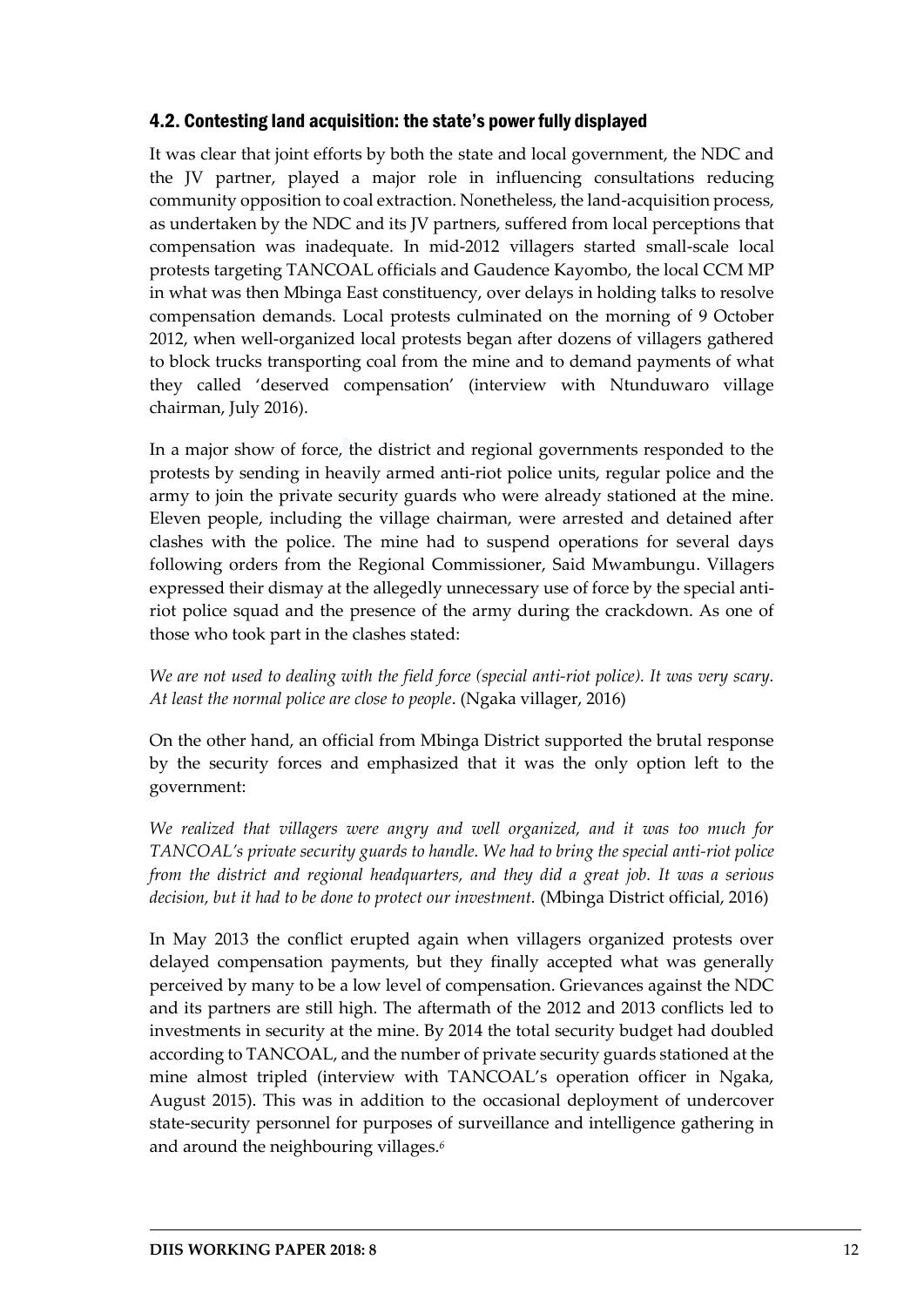#### <span id="page-14-0"></span>4.3. Broken promises

After reluctantly giving what many locals consider 'coerced consent', *<sup>7</sup>* which allowed coal-mining to start in 2011, communities in Ntunduwaro and Ruanda are increasingly showing their frustration with the state-backed coal investments. It should be noted that, before coal extraction began in August 2011, a meeting between TANCOAL and village members was held in January 2011 at which the NDC and its Australian JV partners outlined their plans for improving community relations. The initial promises made at the meeting included, among other things, the provision of electricity, the supply of clean water, prioritizing giving employment opportunities to the local population, improving local schools (with the construction of staff houses and new classrooms) and dispensaries, establishing a vocational training centre, and minimizing the environmental impacts (dust and effluent control) from coal mining. Many of these promises remains unfulfilled to date.*<sup>8</sup>* On the other hand, poor compensation and the lack of farmland have hit some of community members hard. Without plots to cultivate food and cash crops, many are now surviving as casual laborers working on farms belonging to other villagers.

### <span id="page-14-1"></span>4.4. Struggles over water and pollution

Apart from the land question, by 2013 villagers had become frustrated with the negative environmental impacts of the mine. There were concerns over excessive dust from coal trucks and noise from blasting activities, while the contamination of two streams, which are the major sources of water for domestic and irrigation activities, further intensified the tensions (Maganga and Jacob 2017). In an interview in 2015, TANCOAL officials denied that the company was responsible for contamination.*<sup>9</sup>* Villagers' complaints about water pollution were later confirmed by an independent water-quality laboratory test conducted by experts from the Ministry of Water and Irrigation in July 2016. The report concluded that water from the two main streams (Nyakatunda and Nyamaviva) and from TANCOAL's campsite in Ngaka was highly contaminated, had low oxygen solution levels and did not meet the required standards due to the discharge of coal effluent from the mine. The report recommended that villagers should immediately stop consuming water from the two streams, which was found to be unsuitable for human consumption. The report also recommended the regular monitoring of water quality and advised TANCOAL to provide an alternative source of clean water to the villagers (URT, 2016).

Following the recommendations in the water-quality report, TANCOAL responded by installing three water tanks to supply 'clean' water. This was initially seen as an important contribution to the community on the part of the mine because local women and schoolgirls were walking long distances to fetch water from the streams.*<sup>10</sup>* Two months after the tanks had been installed, villagers discovered that the water they contained came from the TANCOAL camp site, which had also been found to be contaminated by the water-quality test. These revelations further increased the tensions between the villagers and investors. In 2017 TANCOAL was collaborating with the Mbinga District Council to finance a new water project to supply clean water.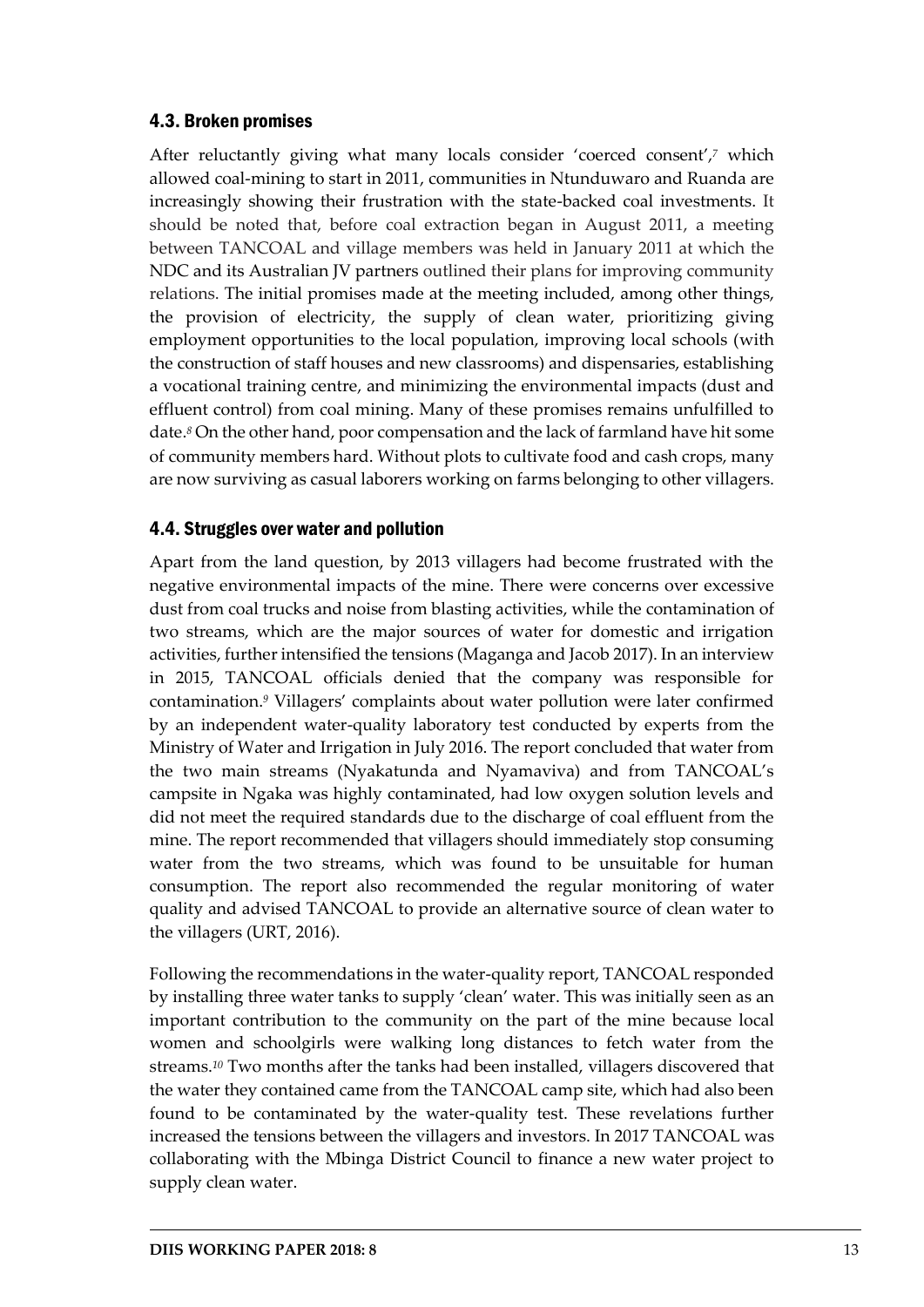### <span id="page-15-0"></span>4.5. Local state and party politics

As a result of local frustrations over unfulfilled promises, local CCM leaders, who dominated local politics for many years with the backing of traditional grassroots supporters, such as smallholder and communities adjacent to Ngaka coal mine, have seen some of their support shift to opposition parties. The opposition has been eager to capitalize on the worsening relations between the CCM and its traditional constituencies. Regional and district opposition leaders have exploited the frustrations of the local population over the Ngaka incident by sending the clear message that the CCM has forgotten them and betrayed them and has decided instead to associate itself with multinational companies. As a senior district official for Chama cha Demokrasia na Maendeleo (CHADEMA) stated in an interview in 2016:

*Our campaign in the last election was centered around the coal mine issue, and particularly promises broken by the government and their foreign partners. We used the violent events of 2012 and 2013 to demonstrate the extent to which the CCM government betrayed local people and its members. The strategy worked well and enabled us to gather substantial votes, and hopefully we can build on this momentum in the next election.* (Interview with opposition representative in Mbinga, July 2016)

This claim of recent electoral success was backed up in a separate interview with a group of villagers who claimed to have moved to the opposition recently. A representative who spoke on behalf of the group summarized their sentiments:

*We used to see CCM as our strong hope in promoting local development and fighting oppression for poor people like us, but after what happened in Ngaka, many of us see CCM leaders and their NDC collaborators to be as oppressive as foreign companies*. (Account from focus-group discussion in Ntunduwaro village, July 2016).

It was clear that poor compensation and the consequences of what was perceived as the insufficient fulfilment of promises and expectations became a tool to fuel more local dissent, which had political ramifications for electoral politics locally. Although the ruling CCM party remains dominant, in the most recent local and national elections its share of the vote at the district level fell, and the Mbinga MP for the ruling CCM party was defeated in his re-election bid at the party primaries.*<sup>11</sup>* According to the CCM's Ruvuma regional secretary, the MP lost the primary following accusations that he supported the coal investors and had ignored local grievances over compensation. He added that 'the ex-MP had become very unpopular, especially in areas surrounding the coal mine. It was clear CCM was going lose the seat, and the party regional and central committee had to find someone fresh and credible to replace him.' *<sup>12</sup>* The eventual winner of the CCM primary and the current MP ran on the promise of confronting TANCOAL and delivering on pressing issues such as compensation and community benefits. Also, for the first time since the introduction of multiparty politics, the local CCM ward councilor was defeated by the opposition candidate, a sign of the CCM's declining support base. Both events were linked to disputed compensation payments and unfulfilled promises, which dominated political campaigns in the villages close to the mine and in Mbinga District more generally.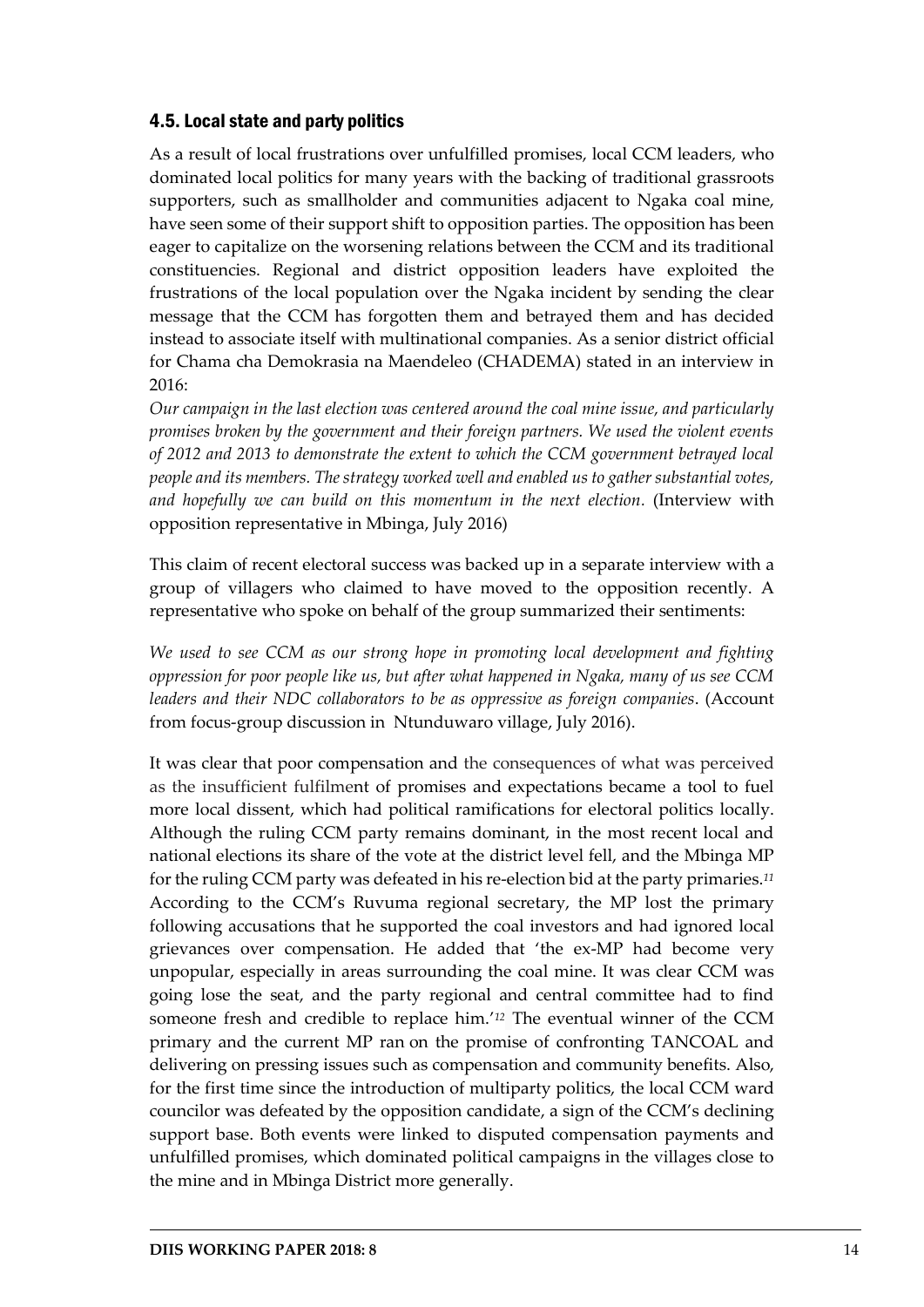# <span id="page-16-0"></span>5. TOWARDS A LOCAL EXCHANGE DEAL?

In response to the initial community backlash in 2011, 2012 and 2013 respectively, the NDC and its partners began to explore various options to engage local communities in efforts to diffuse tensions and improve community relations. In the words of the NDC's head of community relations, the state-owned firm and its partner had realized that they could no longer rely on private and government security forces to protect their coal operations in Ngaka and ensure their smooth running. The NDC representative emphasized that: *Even though coal mining was progressing, we felt something was not right, and there was an urgent need to rebuild trust with surrounding villages.<sup>13</sup>*

The NDC's partner, the Intra Energy Corporation (IEC), an Australian stock exchange-listed company, became increasingly concerned with the potential reputational risks from local resistance, despite constant reassurances from the state-backed NDC. In an interview with a senior IEC representative, the latter indicated that it was pressure from the IEC that stimulated its joint-venture partner, the NDC, to rethink their joint strategy and start exploring CSR initiatives in order to benefit local communities and minimize conflicts.*<sup>14</sup>*

The pressure the IEC placed on the NDC is in line with recent empirical evidence showing that companies, especially stock exchange-listed ones, are more likely to pursue various CSR strategies to offset potential reputational damage (Trebeck 2007; Van Tulder et al. 2009; Mueller and Krausll 2011; Kotchen and Moon 2011). More recently, other scholars have argued that the potential reputational damage to investors of their actions does offer local communities a degree of leverage in their engagement with investors, although they also caution that the type of investor determines the level of leverage (Rutten et al. 2017). Various CSR initiatives in Ngaka (discussed later) can be seen as part of what Buur et al. call efforts to establish local exchange deals to ensure that local populations are directly engaged with the coal-mining economy on the one hand and that attempts are made to legitimize investments on the other, as research from other parts of the world has shown (Bebbington 2010).

### <span id="page-16-1"></span>5.1.The changing terrain of holding power

As gate-keepers of these investments, CCM elites and state bureaucrats have control over the various rent-extraction streams flowing from the coal mining in Ngaka. Rents from the coal investments are used locally to finance social services and infrastructure upgrading that are highly valued by local populations craving social development projects. Other rents are important for financing local political activities, as well as for use as economic resources to co-opt rival factions and finance local election campaigns. While rents are among the most important sources of holding power, in this case I argue that holding power has changed over time.

Between 2011 and early 2015, securitization was the main source of holding power deployed by the state-owned enterprise (NDC) and its foreign partner (IEC) to dictate community engagement. A combination of both the state security apparatus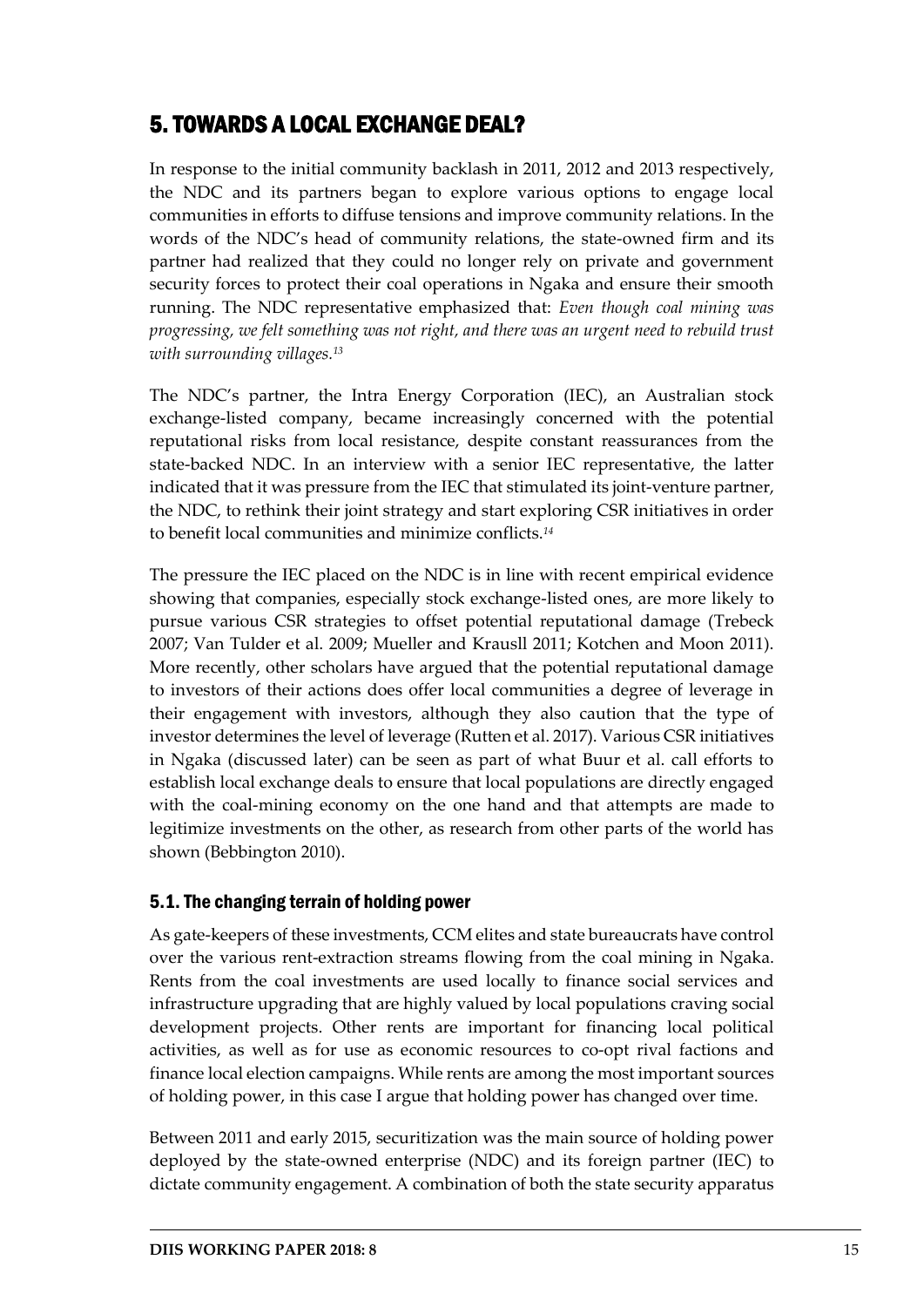and private security contractors was used to impose a culture of fear, suppress local resistance and ensure that coal was extracted even at the expense of the rights of the local population. This holding power was demonstrated through violence and constant threats directed at the local population and smallholder farmers by the security forces, as described in section 4.2. Although the villagers managed to disrupt operations temporarily in 2013, I argue that before the 2015 general election they lacked significant holding power to influence the behaviour of the state and its corporate patterns in respect of coal investments.

As also described in section 4., the situation changed in the run-up to the 2015 general election, when coal-mining emerged as important electoral issue and a tool for political mobilization, especially in the hands of the newly emerging political opposition in Mbinga. The opposition made various claims, including the main accusation that deep patronage networks had developed between local CCM politicians and coal investors to the detriment of local communities, particularly local landowners, who were subject to the controversial compensation scheme led by the state through the NDC on behalf of its corporate partner. The fierce campaigns, local mobilization and subsequent election of the first opposition party councillor in October 2015, coupled with the relative decline in the CCM's popularity in the coal-mining area, were indications that local communities and smallholders constituted an important voting bloc and possessed the capacity to inflict significant political damage on the dominant CCM's power base. The opposition election victory in the coal-mining area (Ruanda ward) was important albeit preliminary evidence that local communities have acquired some power, suggesting a shift in the holding power of the villagers against the state and its multinational partner.

While initiatives aimed at upgrading community infrastructure, such as the renovation of a local primary school and health clinic in Ntunduwaro village, were positively received and considered important in repairing the tense relations between community members and the investors, it is the arrangement to provide a local food-procurement and catering service between the mine and a local organization that can be considered to be a potential real exchange deal.

In mid-2011, TANCOAL officials started consultations with local politicians and community leaders from Ruanda and Ntunduwaro villages and Mbinga District officials to discuss various possible options to strengthen community engagement. The discussion led to the establishment of the Mbalawala Women's Group (MWG) in late 2011 and its registration as a local NGO in 2012. The Women's Group established a number of activities, including catering at the mine, vegetablefarming, a tree nursery, pottery-making and a charcoal briquette business. The MWG's initial activities and equipment were entirely funded by TANCOAL and later supplemented by a \$28,500 grant from the Australian government in 2012. Most of these activities have been set up as independent small businesses owned and managed by MWG members.

Of all the group's activities, providing food-procurement and catering services to TANCOAL's Ngaka mine stand out. According to TANCOAL officials, the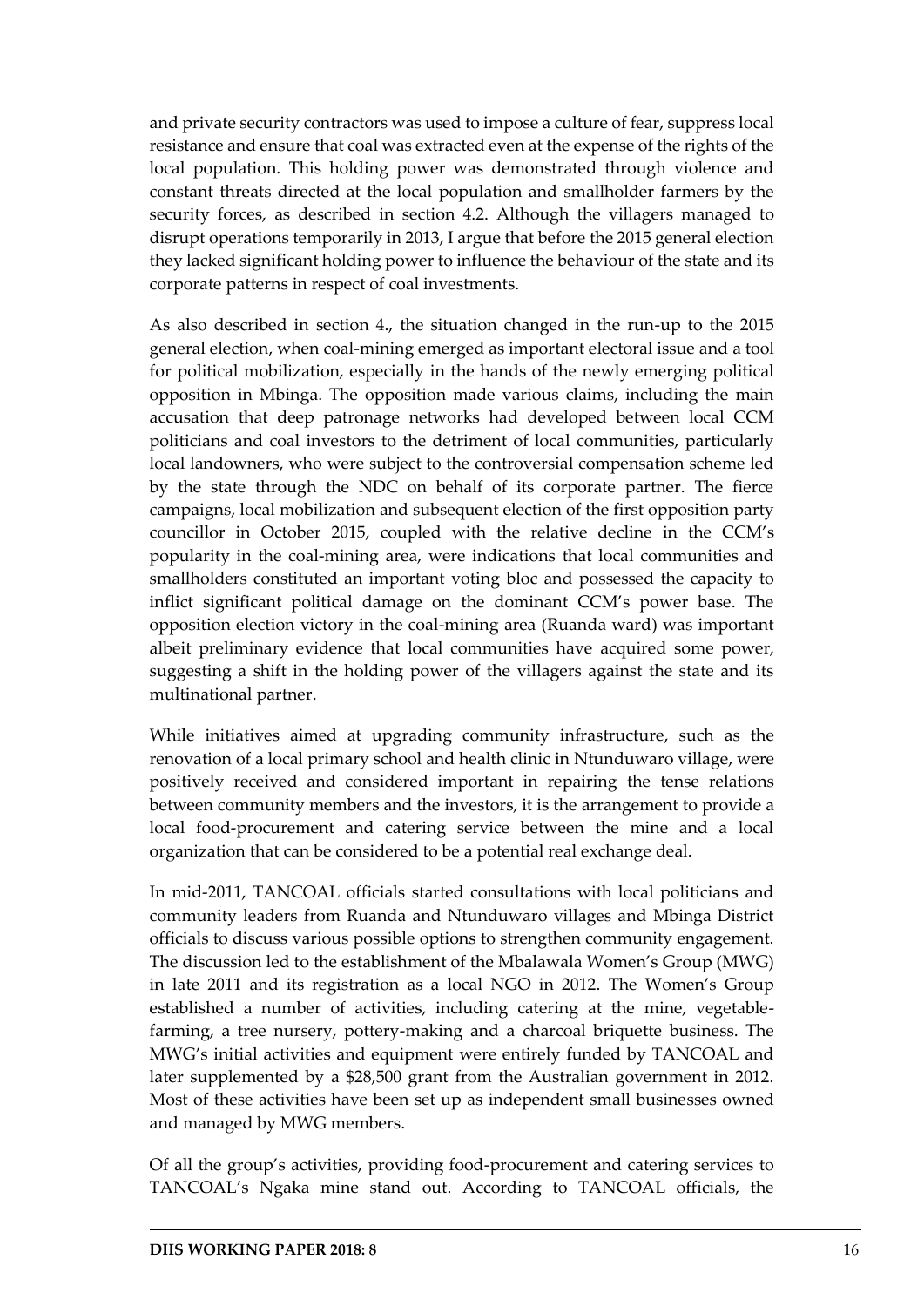company was approached by a number of reputable foreign catering serviceproviders from Africa and Europe, but they opted to contract the local women's group to supply locally grown foodstuffs and catering instead. One TANCOAL senior official described the decision to procure food locally as part of an approach which 'is not based on providing charity but to offer sustainable partnership opportunities and promote communities self-reliance'. *<sup>15</sup>* TANCOAL views the procurement deal as a catalyst to accelerate backward linkages, which they believe will contribute to boosting the incomes of the communities that live adjacent to the coal mine. Literature on linkages in extractive industries demonstrate that local procurement can generate positive impacts for communities and the host country more generally, especially when goods and services are procured local or subnational levels (Morris et al. 2012; White 2017).

Through the procurement deal, MWG members have received training in the form of capacity-building workshops on entrepreneurial skills and financial management. TANCOAL has also arranged mentorship programs for women. Although the procurement deal has to some extent helped change overall perceptions of the mine among the local population, villagers are not happy that only a specific group of women are receiving this training. From the interviews we conducted, it is clear that the members of the women's group had also received significantly more training compared to non-members.*<sup>16</sup>* In Ntunduwaro, villagers complained that only a few of them, those who are believed to be connected with the MWG leadership, were selected to attend training in entrepreneurship.

TANCOAL officials also claim that the procurement project was not imposed on the local community, as they offered avenues for local leaders to participate and make a contribution, leading to acceptance and positive attitudes towards the project and the investors. Conversely, interviews with community members indicate that there were limited formal spaces for dialogue and that only the local elites were involved. The limited engagement raises the question of whether local populations can actually influence local exchange deals or whether they remain powerless because the local elites dominate the discussions.

The IEC's efforts are an example of a multinational company not being satisfied with the backing of the state and seeing the need to legitimize its operations within the local context as well. In this case, the IEC was compelled to enter into an alliance with a local NGO (Mbalawala Women's Group) to improve its reputation. Through the NGO, the IEC and the SOE attempted to gain the support of those living near the coal mine. Interactions between corporations and NGOs can play a critical role in settling differences between investors and local communities (Scherer and Palazzo 2007). The literature on SLO and FPIC has mainly focused on the preextraction phase, but this case shows that the search to come up with a local exchange deal that can lead to an SLO being granted can go all the way to the postextraction phase if it is faced with sustained community opposition.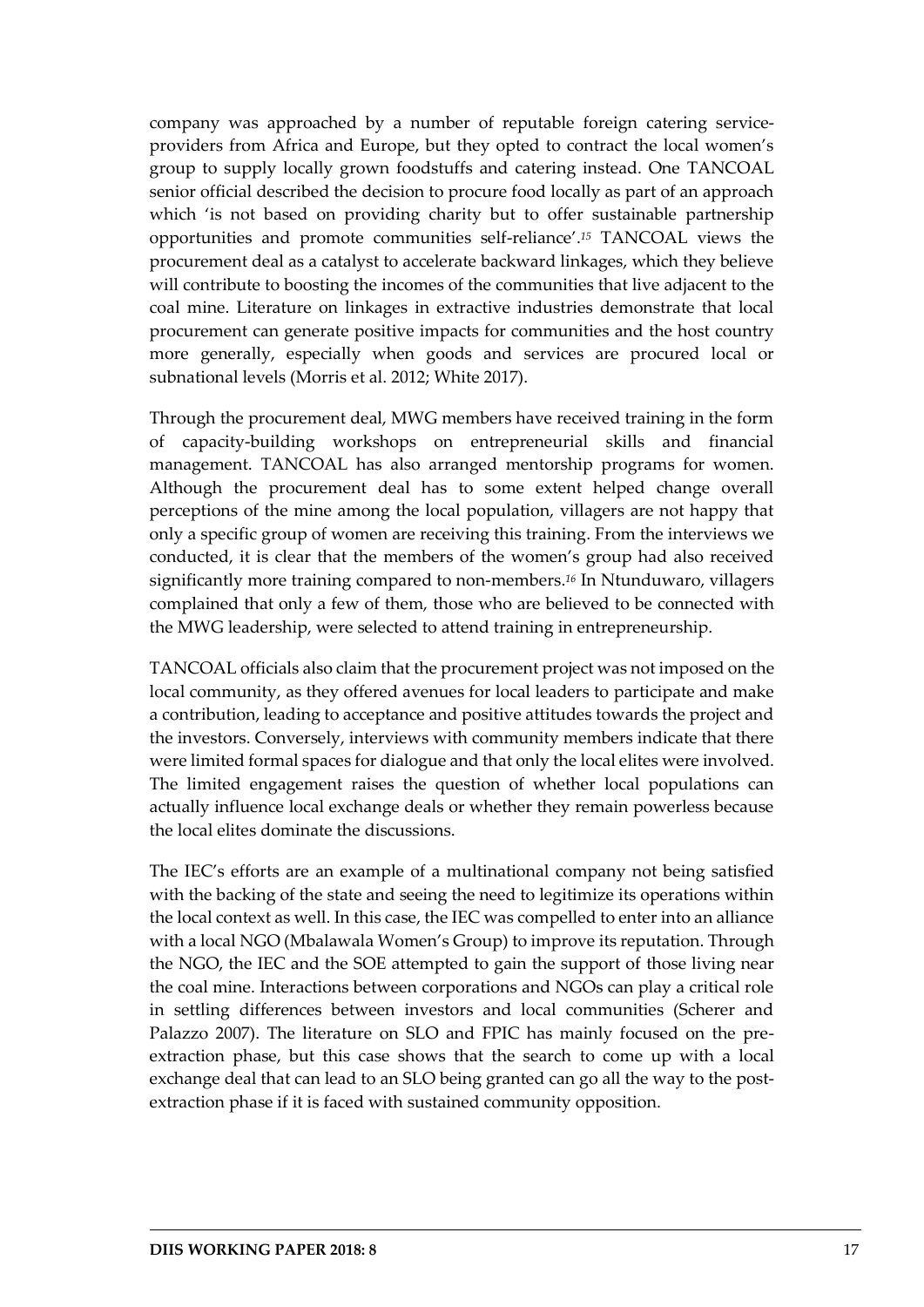# <span id="page-19-0"></span>6. TOWARDS A CONCLUSION

This paper has discussed the phenomenon of the state's involvement in extractive investment, focusing on coal, and showing how the resurgence of the state's involvement in mining can reconfigure relations between investors and local populations. It thus responds to a call for empirical evidence regarding complex relations between investors, ruling elites and local populations (Buur et al. 2017). The paper shows that extractive investments involving SOEs tend to stimulate less motivation to seek consent and enter into local exchange deals with local populations.

The findings from Ngaka reveal a complex interaction between the state and private-sector actors and the local population. With the backing of the state, TANCOAL managed to ignore community opposition and its members' right to timely and adequate compensation and went ahead with coal extraction anyway. However, following years of hostilities with surrounding communities after the failure to meet expectations and honor its promises, the state-owned company and its private partners have gone through a lengthy process characterized by several attempts to establish a 'local exchange deal' and secure a 'social licence to operate' post-extraction. These efforts, which are aimed at securing local support and defusing tensions, include a number of CSR initiatives and the local procurement deal described above. The latter, which is seen as a success story and a potential exchange deal by the company, is nonetheless greatly contested by many community members, who remain unconvinced of its virtues.

The paper also found that, for private companies involved in joint ventures with SOEs like IEC in Ngaka, the presence of the state as part of the shareholding set-up helps to minimize the political and investment risks and offers stability and protection from the hostility of local populations. Similar trends have been documented by a recent study on standards of land-acquisition by mining and petroleum investments involving state actors in Tanzania (Pedersen and Jacob 2017). However, the contested 'exchange deal', initiated by TANCOAL under pressure from the IEC, shows that, despite assurances from the state, private companies can to some degree influence their state partners to operate in ways that reflect the interests and demands of listed companies that are subject to the pressures of accountability, transparency and other expectations on the part of investors and other stakeholders.

Although the focus of this paper has been on relations between investors and local populations, some of the discussion, especially that related to coal extraction and local electoral politics, highlights the tensions that may arise among ruling elites themselves. At the heart of these tensions, it is very clear that the variety and level of elites matter. While high-level national elites at the top of the executive branch of government who are eager to attract FDI and maximize rent collection make important decisions regarding investments and licenses to extract, it is elites at the sub-national level (regional, district and village) who are the focus of the backlash of local populations where the actual extraction takes place.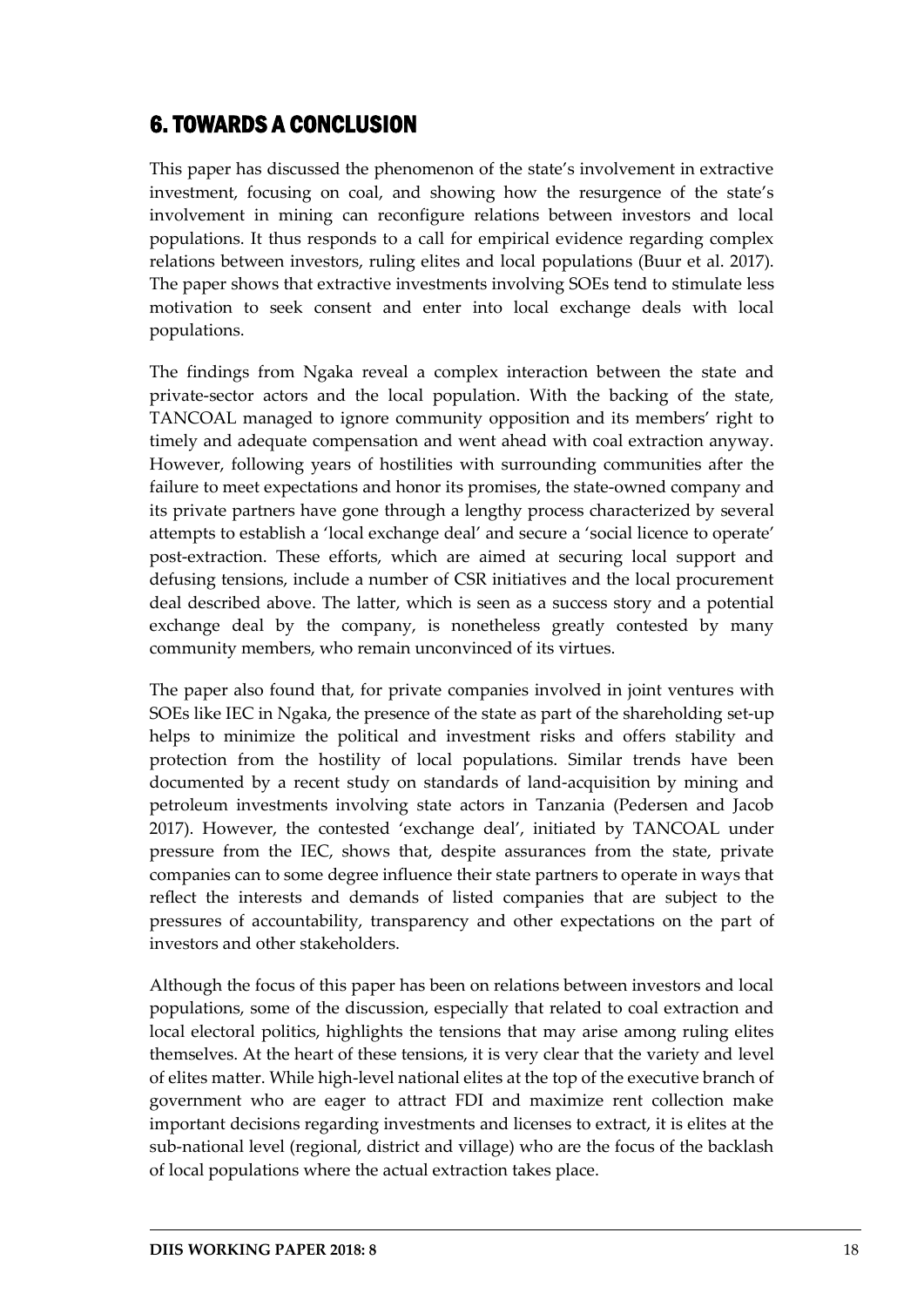The Ngaka case is a clear example of intra-elite contestation, given especially the infighting between national-level elites and sub-national elites, as illustrated by the case of the former local CCM MP and councillor who lost their seats during the 2015 general election. Given their power over 'national' resources, top state-level elites in Tanzania are busy promoting coal investments under the guise of energy security and industrialization (Jacob 2017), while regional, district and village-level elites in Ruvuma are faced with a delicate balancing act, safeguarding the land rights and livelihoods of their local populations for their own political survival on the one hand while ensuring the smooth running of these state-backed investments on the other. This calls for a further unpacking of elites and for greater attention to be paid to the role of sub-national elite actors. Another potential area for future research emanating from this study is the role of both private and state-security instruments in protecting extractive investments.

Finally, as described throughout, this case illustrates the potential leverage available to local villagers a result of mobilizing and demonstrating their opposition. Local dissent over coal extraction by the state and the MNC has had impacts on the local political landscape. While local political elites, SOEs and their MNC associate initially downplayed and suppressed local dissent, the outcome of the recent local elections could change the dynamics going forward. While there is not enough evidence to suggest that the NDC (SOE) will review its practices, this case has the potential to influence how the NDC and other SOEs approach future projects. With Tanzania moving towards the peak of resource nationalism (Jacob and Pedersen, 2018), coupled with strong requirements for state participation in mineral extraction through SOEs, the state is no longer just protecting the MNC's foreign capital and playing a brokerage role, as was the case under liberalization, it is also safeguarding its own share of the investments through SOEs. This trajectory means that subnational regions endowed with extractive resources are increasingly becoming sites of strategic importance to the Tanzania state and that conflicts are more likely to erupt between SOEs and local communities, as argued recently (Jacob et al. 2016; Pedersen and Jacob 2017). This calls for SOEs to reconsider their approach to future extraction projects.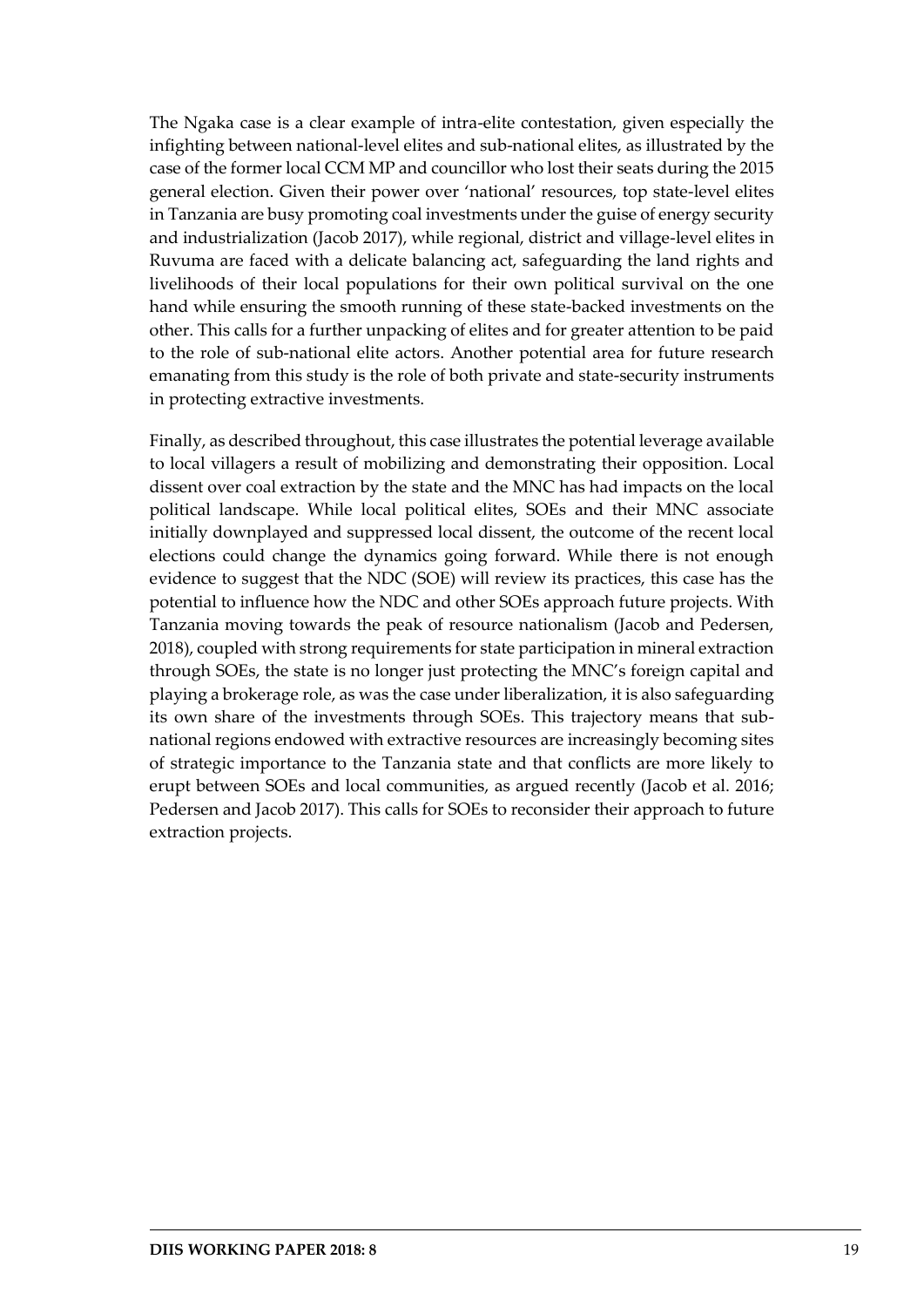## <span id="page-21-0"></span>REFERENCES

Ayers, A. J. (2013). Beyond myths, lies and stereotypes: the political economy of a 'New Scramble for Africa'. *New Political Economy*, *18*(2), 227-257.

Bebbington, A. (2010). Extractive industries and stunted states: conflict, responsibility and institutional change in the Andes. *Corporate Social Responsibility: Discourses, Practices and Perspectives.* London. Palgrave Macmillan.

Behuria, P., Buur, L. & Gray, H. 2017. Studying political settlements in Africa. *African Affairs***,** 1-18.

Boesen, J., Storgaard Madsen, B., & Moody, T. (1977). *Ujamaa: socialism from above*. Nordiska Afrikainstitutet.

Brockington, D. 2002. *Fortress conservation: the preservation of the Mkomazi Game Reserve*. James Currey, African Issues series, Oxford.

Buur, L., Pedersen, R.H., 2017. *The political economy of land and natural resource investments in Africa: an analytical framework*. DIIS Working Paper. Copenhagen, Denmark.

Carmody, P., (2013). *New Scramble for Africa*. Polity Press, Cambridge.

Chimwala, C (2017) Community Pleads with Malawi Govt to Extend Nyala's Ruby Mining Licence. Mining & Trade Review, Issue 55. Available at [https://mininginmalawi.files.wordpress.com/2017/11/mining-trade-review-november-](https://mininginmalawi.files.wordpress.com/2017/11/mining-trade-review-november-2017-edition-electronic-copy.pdf)[2017-edition-electronic-copy.pdf](https://mininginmalawi.files.wordpress.com/2017/11/mining-trade-review-november-2017-edition-electronic-copy.pdf)

Cotula, L., S. Vermeulen, R. Leonard and J. Keeley. (2009). *Land Grab or Development Opportunity? Agricultural Investment and International Land Deals in Africa*. Food and Agriculture Organization of the United Nations, International Fund for Agricultural Development and International Institute for Environment and Development: London and Rome.

Collins, D. (2009). The failure of a socially responsive gold mining MNC in El Salvador: ramifications of NGO mistrust. *Journal of Business Ethics*, *88*, 245-268.

Coulson, A. 1982. *Tanzania: A Political Economy*. Oxford: Oxford University Press.

Daniel S. and Mittal A. (2009*). The Great Land Grab Rush for World's Farmland Threatens Food Security for the Poor*. Oakland Institute, Oakland, USA.

Edwards, D. 2003. 'Settlement, Livelihoods and Identity in Southern Tanzania: A Comparative History of the Ngoni and Ndendeuli'. PhD thesis. University of Edinburgh.

Emel, J., Huber, M. T., & Makene, M. H. (2011). Extracting sovereignty: capital, territory, and gold mining in Tanzania. *Political Geography*, *30*(2), 70-79.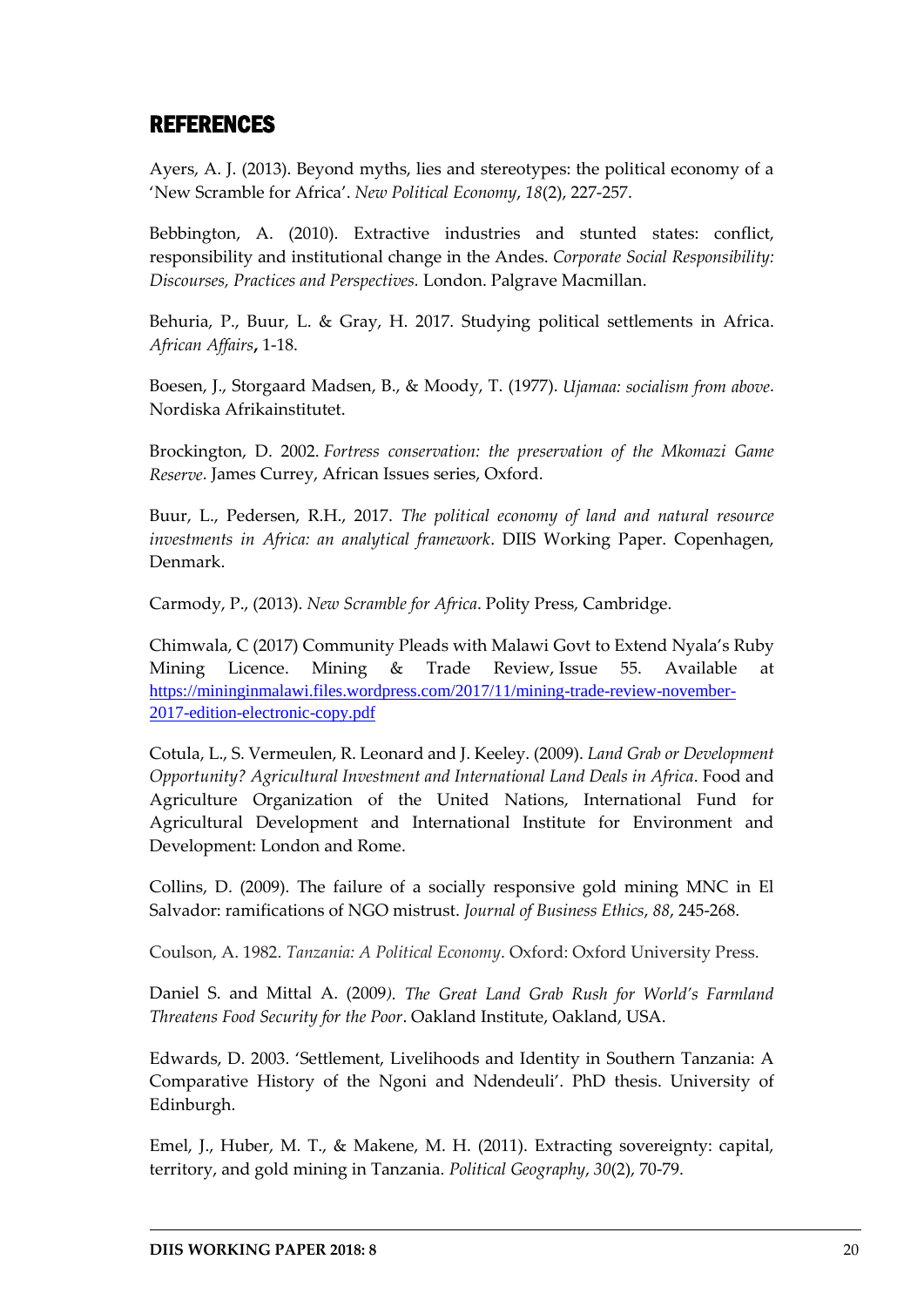Fimbo, G. M. (2004). *Land law reforms in Tanzania*. Dar es Salaam University Press.

Hall, D. (2011). Land Grabs, Land Control, and Southeast Asian Crop Booms, *Journal of Peasant Studies* 38(4), 811-831.

Hall, N., Lacey, J., Carr-Cornish, S., & Dowd, A. M. (2015). Social licence to operate: understanding how a concept has been translated into practice in energy industries. *Journal of Cleaner Production*, *86*, 301-310.

Holterman, D. (2014). Slow violence, extraction and human rights defence in Tanzania: notes from the field. *Resources Policy*, *40*, 59-65.

Jacob, T., & Pedersen, R. H. (2018). New resource nationalism? Continuity and change in Tanzania's extractive industries. *The Extractive Industries and Society*, *5*(2), 287-292.

Jacob, T., (2017). Competing energy narratives in Tanzania: towards the political economy of coal. *Afr. Afr. Affairs* 116 (463), 341–353.

Jacob, T., Pedersen, R., Maganga, F., Kweka, O., (2016). *Rights to land and extractive resources in Tanzania (2/2): the return of the state*. DIIS Working Paper. Copenhagen, Denmark.

Jennings, M. (2002). 'Almost an Oxfam in itself': Oxfam, Ujamaa and development in Tanzania. *African Affairs*, *101*(405), 509-530.

Kamata, N. W. (2012). The economic diplomacy of Tanzania: accumulation by dispossession in a peripheral state. *Agrarian South: Journal of Political Economy*, 1(3), 291-313.

Kelly, A. B., & Peluso, N. L. (2015). Frontiers of commodification: state lands and their formalization. *Society & Natural Resources*, *28*(5), 473-495.

Khan, M. (2010). *Political Settlements and the Governance of Growth-enhancing Institutions*. SOAS Working Paper. London: School of Oriental and African Studies.

Kessy, F., Melyoki, L., & Nyamrunda, G. (2018). *The Social License to Operate in Tanzania: Case Studies of the Petroleum and Mining Sectors*. Uongozi Institute, Dar es Salaam

Kotchen, M. J., & Moon, J. J. (2011). *Corporate social responsibility for irresponsibility* (No. w17254). National Bureau of Economic Research.

Lange, S. (2008). *Land Tenure and Mining in Tanzania*. Michelsen Institute Bergen, Norway.

LEAT. (2002). *Assessment summary of the complaint regarding MIGA's guarantee of the Bulyanhulu mine, Tanzania*. Lawyers' Environmental Action Team (LEAT), Dar es Salaam.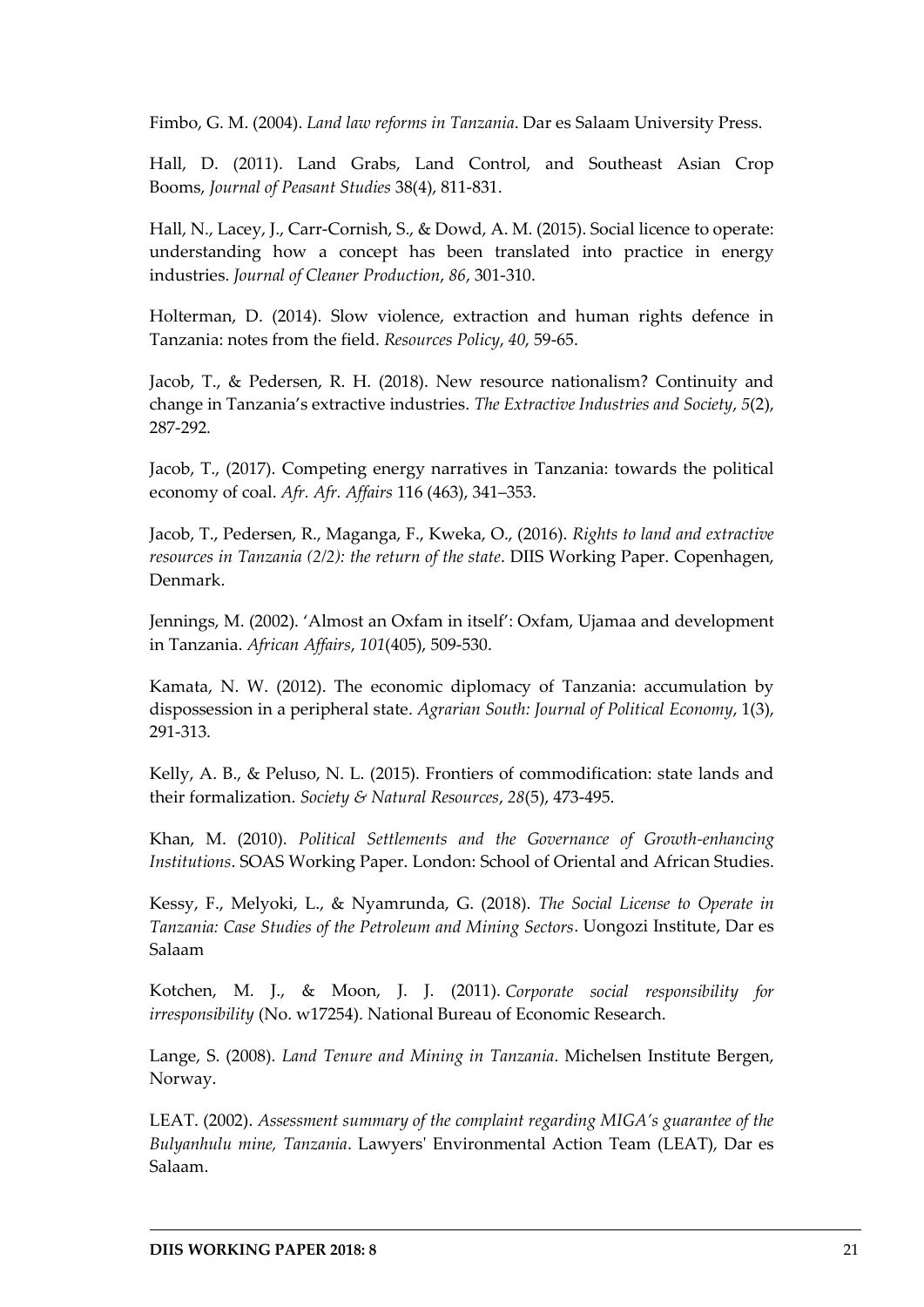Lee, M. C. (2006). The 21st century scramble for Africa. *Journal of Contemporary African Studies*, *24*(3), 303-330.

Maganga, F., Jacob, T., (2017). Defying the Looming Resource Curse with Indigenization? Insights from two Coal Mines in Tanzania. *The African Review* 43 (2), 139–161.

Moffat, K., & Zhang, A. (2014). The paths to social licence to operate: an integrative model explaining community acceptance of mining. *Resources Policy*, 39, 61-70.

Monson, J. (1998). Relocating Maji Maji: the politics of alliance and authority in the southern highlands of Tanzania, 1870–1918. *The Journal of African History*, *39*(1), 95- 120.

Morris, M., Kaplinsky, R., & Kaplan, D. (2012). 'One thing leads to another': commodities, linkages and industrial development. *Resources Policy*, *37*(4), 408-416.

Muller, A., & Kräussl, R. (2011). Doing good deeds in times of need: a strategic perspective on corporate disaster donations. *Strategic Management Journal*, *32*(9), 911-929.

Neumann, R. P. (2001). Africa's 'last wilderness': reordering space for political and economic control in colonial Tanzania. *Africa*, *71*(4), 641-665.

Odgaard, R. (1986). Tea: does it do the peasant women in Rungwe any good? In J. Boesen, K. J. Havnevik, J. Koponen, & R. Odgaard (eds.), *Tanzania in crisis and struggle for survival* (pp. 207e224). Uppsala: Africana.

Pearce, F., (2016). *Common ground: securing land rights and safeguarding the earth*. Policy Paper. Oxfam International, International Land Coalition, Rights and Resources Initiative.

Pedersen, R. H. and T. Jacob (2017). Reconfigured state-community relations in Africa's extractive sectors: insights from post-liberalisation Tanzania. *The Extractive Industries and Society*, *4*(4), 915-922.

Pedersen, R., Jacob, T., Maganga, F., Kweka, O., (2016). *Rights to land and extractive resources in Tanzania (1/2): the history*. DIIS Working Paper. Copenhagen, Denmark.

Pedersen, R.H., Buur, L., (2016). Beyond land grabbing: old morals and new perspectives on contemporary investments. *Geoforum* 72, 77–81.

Poncian, J. (in press). Extractive resource ownership and the subnational resource curse: insights from Tanzania. *The Extractive Industries and Society*.

Raikes, P. (1986). Eating the Carrot and Wielding the Stick: The Agricultural Sector in Tanzania. In Boesen, J., K.J. Havnevik, J. Koponen & R. Odgaard (eds.), *Tanzania: Crisis and Struggle for Survival,* pp. 105-142. Uppsala.

Rutten, R., Bakker, L., Alano, M. L., Salerno, T., Savitri, L. A., & Shohibuddin, M.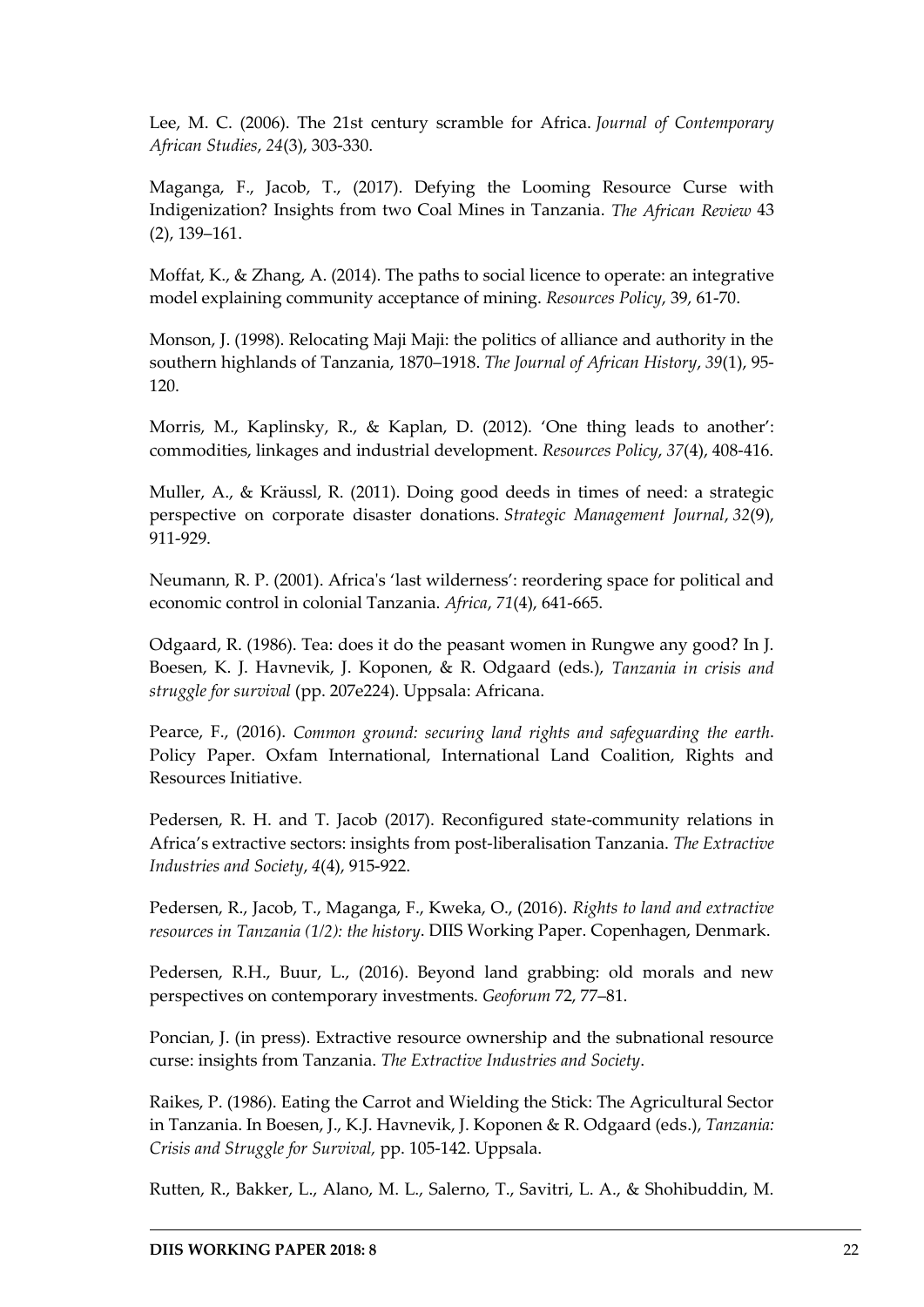(2017). Smallholder bargaining power in large-scale land deals: a relational perspective. *Journal of Peasant Studies*, 1-27.

Scherer, A. G., & Palazzo, G. (2007). Toward a political conception of corporate responsibility: business and society seen from a Habermasian perspective. *Academy of Management Review*, *32*(4), 1096-1120.

Schneider, L. (2006). Colonial legacies and postcolonial authoritarianism in Tanzania: connects and disconnects. *African Studies Review*, *49*(1), 93-118.

Schroeder, R. A. (2010). Tanzanite as conflict gem: certifying a secure commodity chain in Tanzania. *Geoforum*, *41*(1), 56-65.

Scott, J. C. (1998). *Seeing like a state: how certain schemes to improve the human condition have failed*. Yale University Press.

Shivji, I. G. (1998). *Not yet democracy: reforming land tenure in Tanzania*. International Institute for Environment and Development (IIED).

Trebeck, K. (2007). Tools for the disempowered? Indigenous leverage over mining companies. *Australian Journal of Political Science*, *42*(4), 541-562.

URT (2016). *Laboratory Analytical Water Quality Report*. Ministry of Water and Irrigation, Songea.

Von Freyhold, M. (1979) *Ujamaa Villages in Tanzania: Analysis of a Social Experiment*. Heinemann, London.

Van Tulder, R., Van Wijk, J., & Kolk, A. (2009). From chain liability to chain responsibility. *Journal of Business Ethics*, *85*, 399-412.

Walsh, M. (2012). The not-so-Great Ruaha and hidden histories of an environmental panic in Tanzania. *Journal of Eastern African Studies*, 6(2), 303-335.

White, S. (2017). Regulating for local content: limitations of legal and regulatory instruments in promoting small scale suppliers in extractive industries in developing economies. *The Extractive Industries and Society*, *4*(2), 260-266.

Wolford, W., Borras, S. M., Hall, R., Scoones, I., & White, B. (2013). Governing global land deals: the role of the state in the rush for land. *Development and Change*, *44*(2), 189-210.